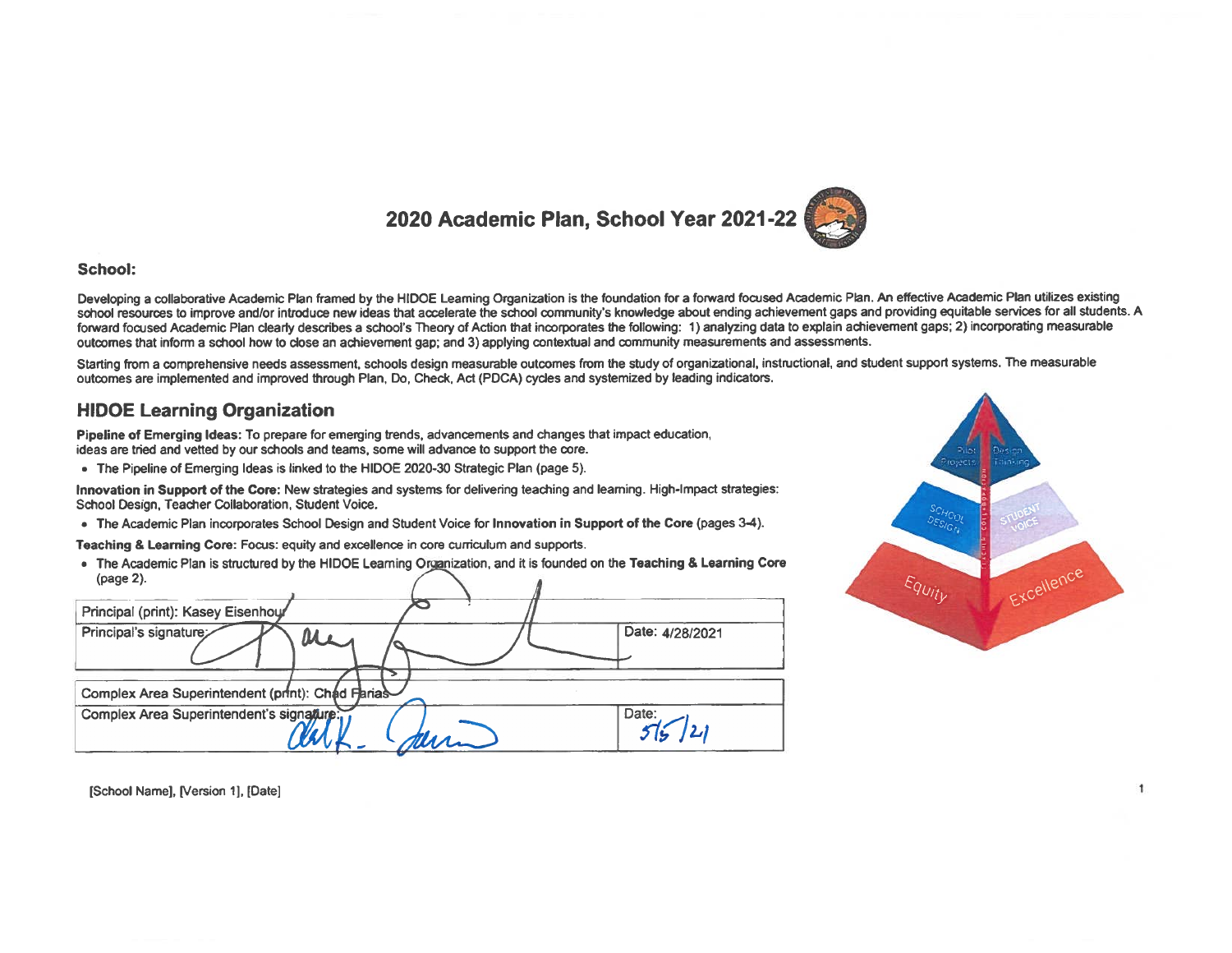

# **Teaching & Learning Core: Equity and Excellence**

In order to address equity, list the targeted subgroup(s) and their identified needs. Specifying enabling [activities](https://docs.google.com/document/d/1_CBCCCUPTqpr2sEeh1fQ9EUVupyhBBZlYUdzcm9zCw0/edit) in the academic plan should address identified subgroup(s) and their needs.

### **Focus: (1) Student Achievement (2) Positive Behavioral Interventions & Supports (3) Family Engagement in Learning**

| $\lambda$ cnievement Gap $\tau$ | <b>Action</b><br>l neo | Activity |
|---------------------------------|------------------------|----------|
|                                 |                        |          |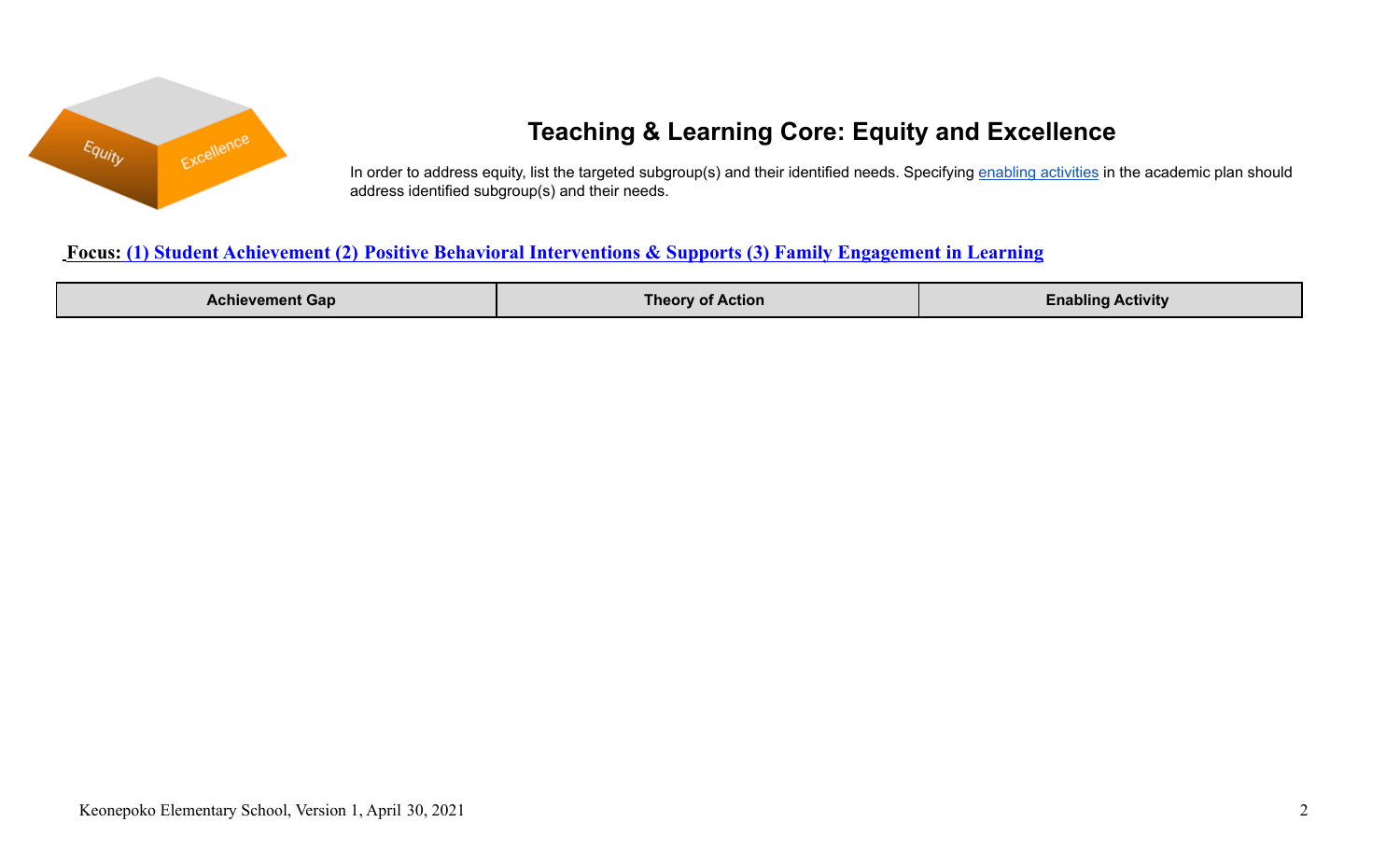ELA and Math. Additionally, these students are more likely to be chronically absent than our non-high needs students. Title I: SW 1 *2018-19 ELA Math Chronic*

SY 18-19 Strive HI data indicates that our English Language Learners, Pacific Islander population, and students receiving Special Education services have lower proficiency rates in both

*Identify and describe an achievement gap including but not limited to Special Education or English Learners or any other sub-group. The description must be gathered from a comprehensive needs assessment (CNA), such as Title I CNA, WASC Self Study, International Baccalaureate, and may include additional local*

|                                   | Achievement | Achievement | Absenteeism |
|-----------------------------------|-------------|-------------|-------------|
| <b>NON-HIGH</b><br><b>NEEDS</b>   | 45%         | 36%         | 6%          |
| <b>SPED</b>                       | 2%          | 0%          | 9%          |
| <b>ELL</b>                        | 5%          | 0%          | 11%         |
| <b>Pacific</b><br><b>Islander</b> | 24%         | 16%         | 11%         |

- SY 19-20 [Strive](https://www.hawaiipublicschools.org/Reports/StriveHIKeonepokoEl20.pdf) HI Data
- [21-22](https://docs.google.com/document/d/1iKojzKQE36yNfYC2ebPz7wOl5aEg4p4Kcb4YFceojQc/edit?usp=sharing) CNA

*measurements.*

- SY 20-21 [Panorama](https://drive.google.com/drive/u/0/folders/10TE149SOXOJmm75IVPm9ChUbjqelTl6u) & SOS Data
- Title I [Addendum](https://docs.google.com/document/d/1gS_95HkICD7b1l88LqLXztB2wDExhr50gJWe1Gf2GF8/edit?usp=sharing) SY 2020-21
- WASC [Mid-Cycle](https://docs.google.com/document/d/18Irlwc2VpCXR8xD-zgYqZMLAFWQBDsClmCkulKPTfac/edit) Report 2020
- **WASC Visiting [Committee](https://docs.google.com/document/d/1Y7UAFsVhIUZ4Nt-gGLavHfhIiw2GzRAHyxPQ6zxZyRM/edit) Report**
- CLSD [Literacy](https://docs.google.com/document/d/1WKo-hCZTL_qlM4wNxOG5UG_Ym52f9XROtl0BV6UQKSk/edit?usp=sharing) Plan and RTFI
- High Impact Teaching [Strategies](https://www.education.vic.gov.au/Documents/school/teachers/support/high-impact-teaching-strategies.pdf)

KEO can add Heggerty, DIBELS, ECRI, Flipbooks, Explicit Instruction into the Academic Plan and align to the following CLSD indicators: 1.2 Integration of comprehensive literacy 1.3: Serving the needs of all learners

*What is your Theory of Action (if-then) to improve the achievement gap?*

**If we:**

- 1. Establish a solid foundation in understanding and implementing Teacher Clarity
- 2. Utilize and implement a common curriculum to establish the learning focus and pacing.
- 3. Utilize and implement a common assessment structure
- 4. Utilize a tiered intervention system to support student learning

### **Then we will:**

See students be self-sufficient learners and citizens that own their learning by knowing where they are and where they need to go next, as well as taking risks in their learning and seeing errors as opportunities to learn.

Be empowered with the knowledge and understanding of our impact on student performance and use evidence of student learning to make strong and impactful instructional decisions to close the achievement gap.

*What are your Enabling [Activities](https://docs.google.com/document/d/1_CBCCCUPTqpr2sEeh1fQ9EUVupyhBBZlYUdzcm9zCw0/edit) to improve the achievement gap?*

### **English Language Learners/Pacific Islander Students**

- **EA 3,** English Language Learners will meet growth to target as a result of receiving English Language Development (ELD) instruction.
- **EA 9:** Faculty and Staff will have opportunities to improve their craft with continuous support which may include:
	- Developing an understanding of KEO ELD Program
	- ELD Instructional strategies
	- Reading, Writing, Speaking and Listening Indicators/Rubrics
	- Tier 3 Instructional Schedule blocks

### **Special Education**

- **EA 4,** Special Education students will meet quarterly IEP objectives as a result of receiving Specially Designed Instruction (SDI).
- **EA 10:** Faculty and Staff will have opportunities to improve their craft with continuous support which may include:
	- Understand the components of an IEP
	- Align instructional strategies to goals and objectives
	- Developing an understanding for how to deliver SDI
	- Tier 3 Instructional Schedule blocks

Title I: SW 6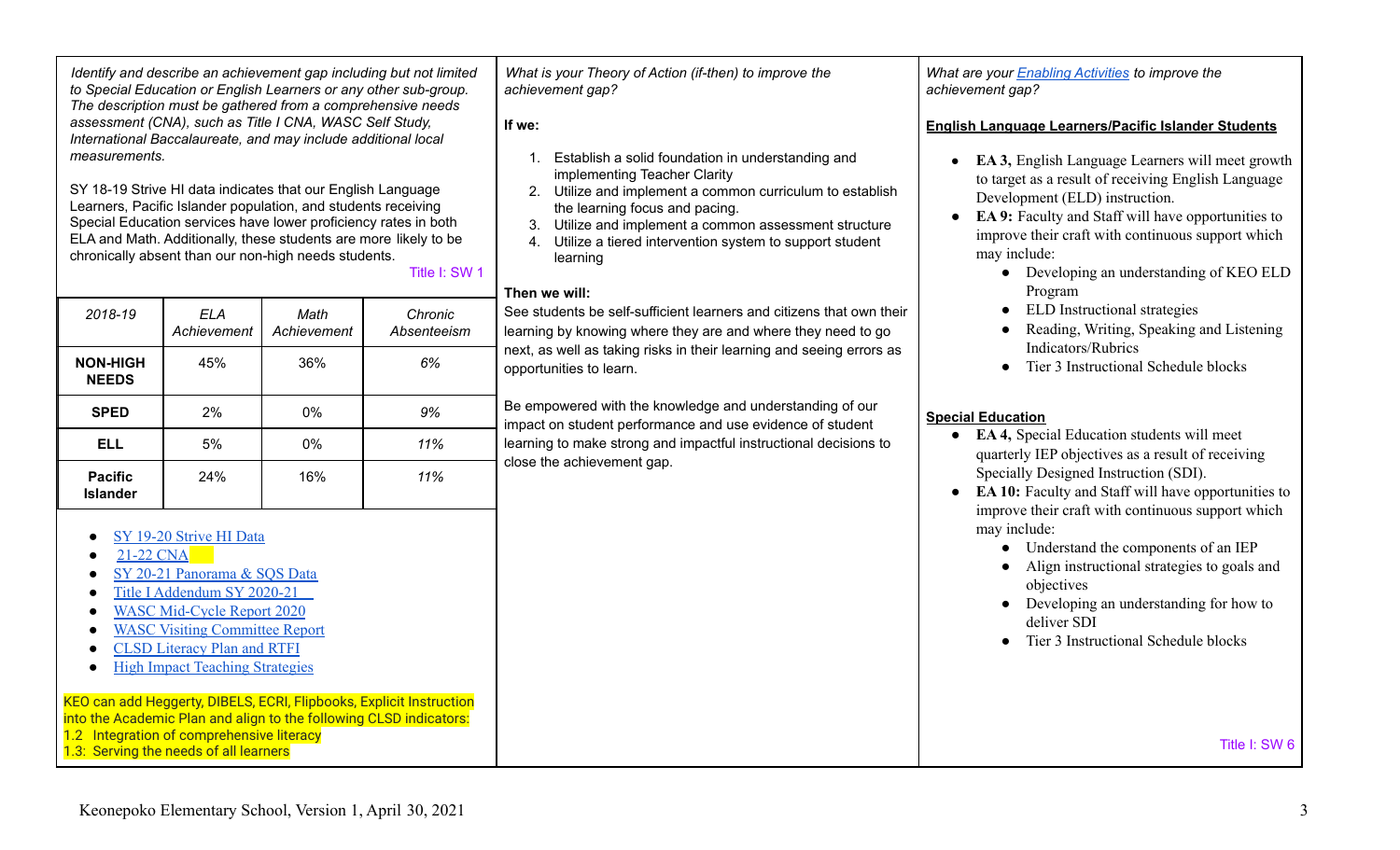

## **Innovation in Support of the Core: School Design and Student Voice**

#### **Describe here your complex/school contexts for School [Design](http://www.hawaiipublicschools.org/DOE%20Forms/strategies/SD-FullImplementation.pdf) and Student Voice.**

Keonepoko Elementary School is a K-6 institution serving a population of 593 students. Keonepoko Elementary's mission is to engage and empower students in a nurturing learning environment to achieve high academic and personal standards. To date, nearly 70% of learners in grades 3-6 are underperforming in English Language Arts, and this figure is near 80% in Math. These achievement deficiencies are even greater among our Special Education, English Language Learner, and our Pacific Islander populations.

To close these achievement gaps and ensure all students have access to a high-quality education, Keonepoko Elementary will focus our efforts on providing students access to high-quality learning experiences and supporting student achievement and well-being with effective multi-tiered systems of support (MTSS). Keonepoko Elementary has also worked to build a caring community of learners and has committed to; Malama la'u, Malama Kekahi, Malama I Ke Kula-Caring for Ourselves, Caring for Others, and Caring for Our School & Community.

#### Describe here your current and continuing initiatives that will further advance your 2020-21 School Design and Student Voice.

The current and continuing initiatives that Keonepoko Elementary will advance: focus on effective instruction, positive behavioral interventions and supports, reducing chronic absenteeism, and engaging all stakeholders in these improvement efforts. Within these initiatives we will focus on academic literacy, family and community literacy, and cultural literacy. The school will also continue to build teacher collective efficacy school-wid engaging teachers in the Achievement Teams process.

To improve student achievement, Keonepoko Elementary will continue to establish a solid foundation in understanding and implementing Teacher Clarity. Teachers will identify the most critical parts of instruction including learning intentions, success criteria, and learning progressions to support the goal of creating assessment capable learners who are more likely to achieve progress and mastery of the standards. Teachers will also provide consistent and targeted support to enable students to master essential standards. With an effect size of .75, Teacher Clarity can double the rate of student learning and accelerate student growth. Teachers will continue to engage in grade-level data teams, creating a culture of collaboration and commitment to continuous improvement while improving student achievement outcomes.

Keonepoko Elementary will implement a common curriculum to align vertically and horizontally across all grade levels to establish the learning focus and pacing and allow for common formative assessments to improve teaching and learning. For English Language Arts, teachers will use the Reading Wonders curriculum and utilize "Skinny" Wonders to focus student learning on complex texts and academic language, reading, writing, and speaking grounded in evidence from the text, and building knowledge through content-rich nonfiction. Keonepoko Elementary will continue to utilize the Origo-Stepping Stones & Go Math (Grade 6) math curriculum while seeking consultation and professional development to improve teacher practice and student achievement in math.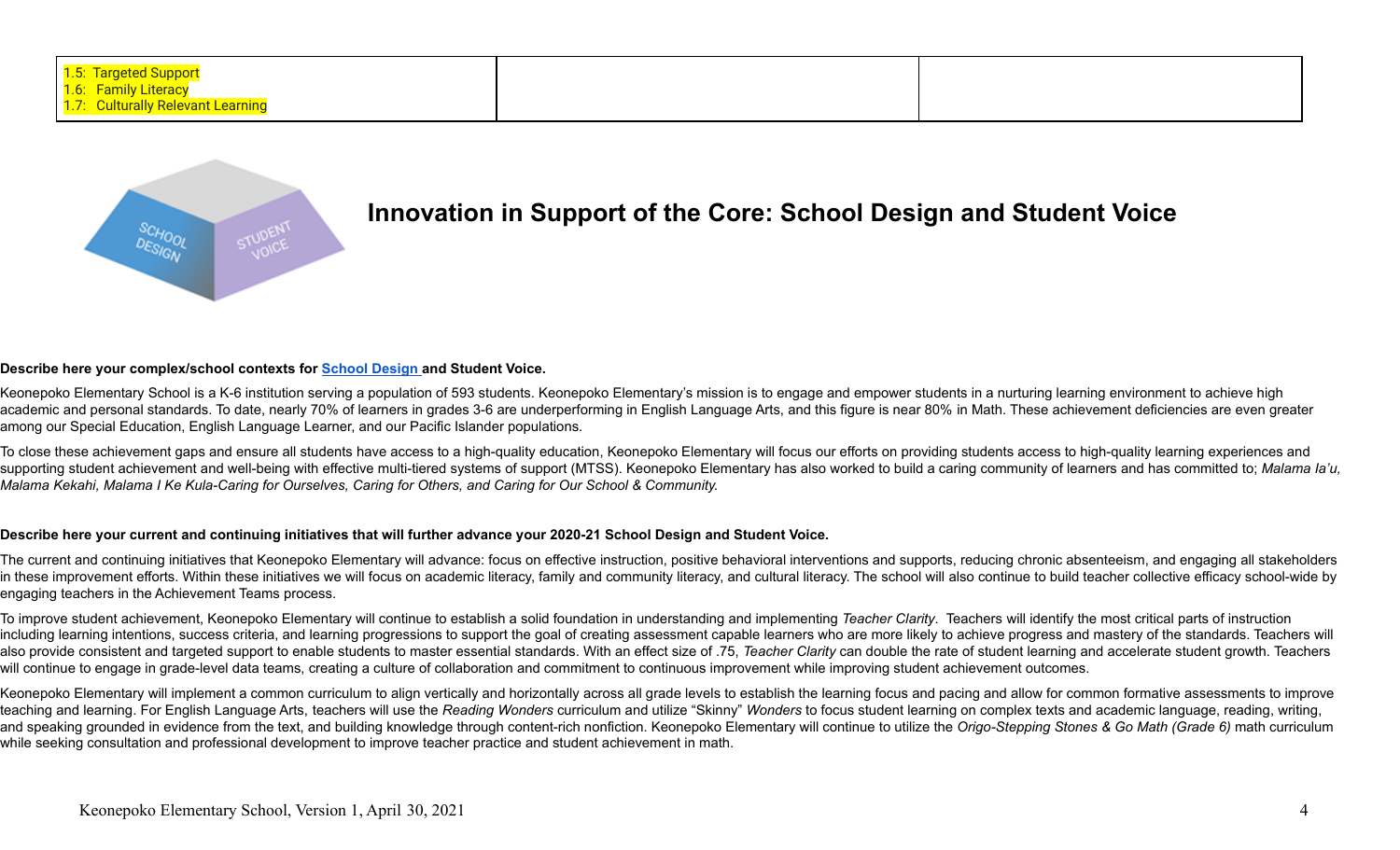To improve student behavior and increase students' sense of belonging, Keonepoko Elementary will continue to implement and improve our Positive Behavioral Interventions and Supports (PBIS). A school-wide tiered system of support is in place to enhance belongingness, increase engagement, and promote positive relationships to increase positive behavior outcomes for all students. Restorative practices are the heart of this system. The components include a PBIS Team to review PBIS systems and data, school-wide behavior expectations, school-wide social emotional learning (SEL) curriculum, systems of recognition, clear discipline procedures, and staff and teacher professional development to improve understanding and teacher practice around behavior.

Keonepoko Elementary will continue to focus on reducing chronic absenteeism with our *Challenge* 5 campaign. The campaign seeks to raise awareness on the importance of attending school regularly and seeks to reduce student absences to five per year with a challenge to "strive for less than five" days absent. The program also seeks to engage teachers, staff, students, families, and community partners in conversations and problem solving around attendance. In SY 17-18, Keonepoko Elementary recognized the need to strategically and systematically address chronic absenteeism school-wide. At that time, the percentage of students chronically absent was 28%. Research suggests that children living in poverty are four times more likely to be chronically absent than their more affluent peers, and the impact on their learning is even greater. As a result, Keonepoko Elementary Counselors connected with *Attendance Works* to explore research-based strategies to reduce chronic absenteeism. The strategies explored and implemented by Keonepoko include recognizing good and improved attendance, educating and engaging students and families, monitoring attendance data and setting school-wide attendance goals, establishing a positive and engaging school climate, identifying and addressing common barriers to getting to school, connecting students with a caring mentor, and if needed, intensive case management in collaboration with public agencies and the local court system. With these school-wide efforts, Keonepoko Elementary has been able to reduce chronic absenteeism by 12% over the last three years.

#### **Describe here your Conditions for Success for School Design and Student Voice**

To positively impact students, staff, and community, Keonepoko Elementary needs to: (Focus on Literacy)

- focus on establishing a solid foundation in understanding and implementing *Teacher Clarity* to create assessment-capable learners who are clear about what they need to learn and why
- focus on implementing a common curriculum vertically and horizontally aligned to establish the learning focus and pacing,
- focus on implementing common formative assessments to inform individual and collective practice around student learning,
- focus on implementing and improving our Positive Behavioral Interventions and Supports (PBIS) to enhance student belongingness, increase engagement, and promote positive relationships, and
- focus on engaging families in the learning process to share responsibility in their child's learning and help support their children as they strive to meet educational goals.

| SY 2020-21 Measurable Outcomes                                                                                                                                                                                                                                                                                                                                                                                                                                                                                           | SY 2021-22 Measurable Outcomes                                                                                                                                                                                                                                                                                                                                                                                                                                                                                      | SY 2022-23 Measurable Outcomes                                                                                                                                                                                                                                                                                                                                                                                                                                                                                                     |  |  |
|--------------------------------------------------------------------------------------------------------------------------------------------------------------------------------------------------------------------------------------------------------------------------------------------------------------------------------------------------------------------------------------------------------------------------------------------------------------------------------------------------------------------------|---------------------------------------------------------------------------------------------------------------------------------------------------------------------------------------------------------------------------------------------------------------------------------------------------------------------------------------------------------------------------------------------------------------------------------------------------------------------------------------------------------------------|------------------------------------------------------------------------------------------------------------------------------------------------------------------------------------------------------------------------------------------------------------------------------------------------------------------------------------------------------------------------------------------------------------------------------------------------------------------------------------------------------------------------------------|--|--|
| What are your Measurable Outcomes around School Design<br>and Student Voice? What are you designing?                                                                                                                                                                                                                                                                                                                                                                                                                     | What are your Measurable Outcomes around School Design and<br>Student Voice? What are you designing?                                                                                                                                                                                                                                                                                                                                                                                                                | What are your Measurable Outcomes around School Design and<br>Student Voice? What are you designing?                                                                                                                                                                                                                                                                                                                                                                                                                               |  |  |
| <b>SCHOOL DESIGN</b>                                                                                                                                                                                                                                                                                                                                                                                                                                                                                                     | <b>SCHOOL DESIGN</b>                                                                                                                                                                                                                                                                                                                                                                                                                                                                                                | <b>SCHOOL DESIGN</b>                                                                                                                                                                                                                                                                                                                                                                                                                                                                                                               |  |  |
| 90% of teachers will implement 90% of elements of<br>ECRI lessons with fidelity based on monthly ECRI<br>checks conducted by the school leadership team.<br>2. Student proficiency on grade-level targets as<br>represented by the DIBELS assessments will be used<br>to monitor the effectiveness of ECRI as a Tier 1<br>enhancement.<br>The number of Grades K-2 students scoring intensive<br>$3_{-}$<br>will decrease by 15% from Fall to Winter, and again<br>from Winter to Spring. The number of students scoring | 1. 90% of teachers will implement 90% of elements of ECRI<br>lessons with fidelity based on monthly ECRI checks<br>conducted by the school leadership team.<br>2. Student proficiency on grade-level targets as represented<br>by the DIBELS assessments will be used to monitor the<br>effectiveness of ECRI as a Tier 1 enhancement.<br>3. The number of Grades K-2 students scoring intensive will<br>decrease by 15% from Fall to Winter, and again from<br>Winter to Spring. The number of students scoring at | 90% of teachers will implement 90% of elements of ECRI<br>lessons with fidelity based on monthly ECRI checks conducted<br>by the school leadership team.<br>2. Student proficiency on grade-level targets as represented by<br>the DIBELS assessments will be used to monitor the<br>effectiveness of ECRI as a Tier 1 enhancement.<br>The number of Grades K-2 students scoring intensive will<br>3.<br>decrease by 15% from Fall to Winter, and again from Winter to<br>Spring. The number of students scoring at benchmark will |  |  |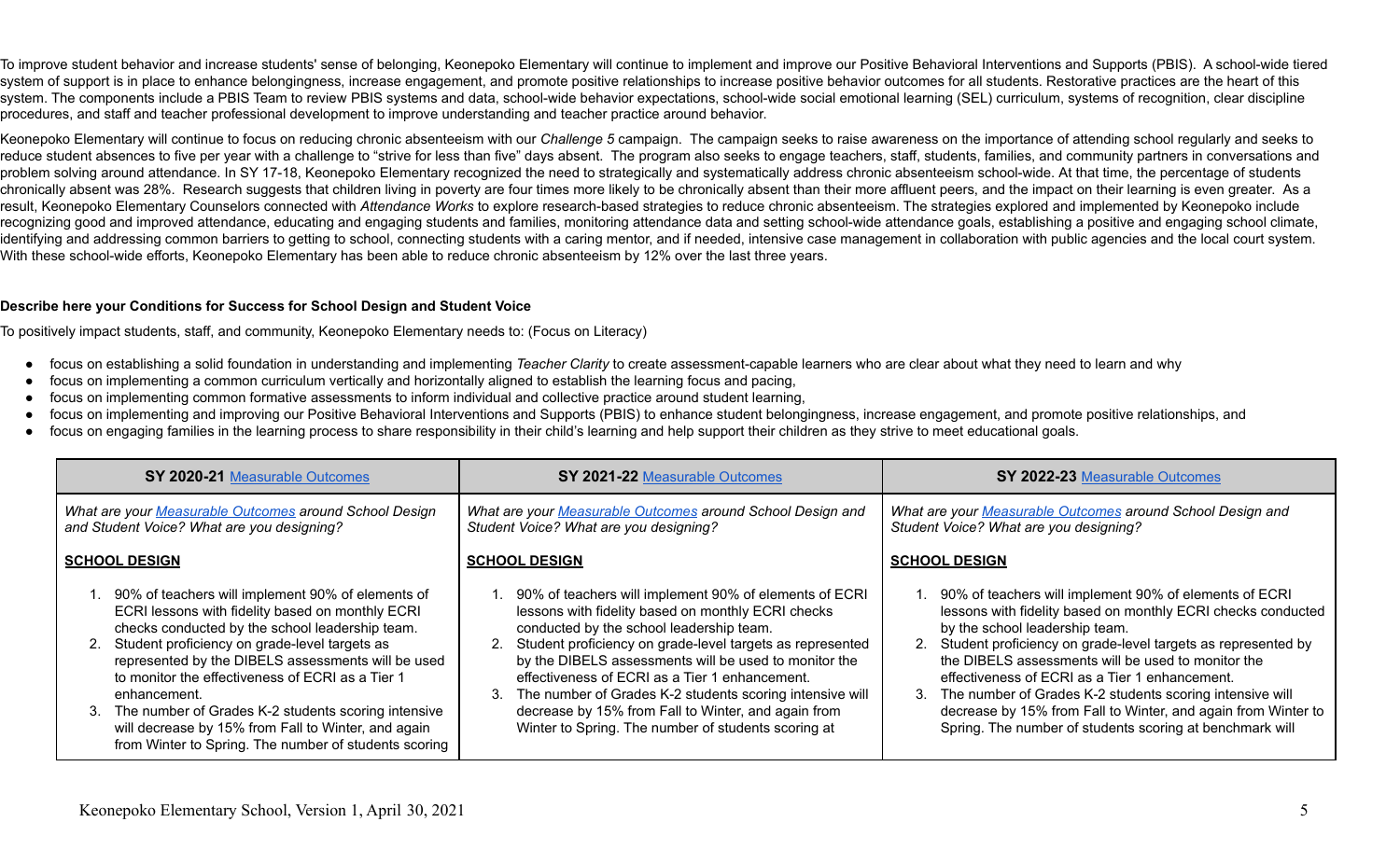at benchmark will increase by 15% from Fall to Winter, and again from Winter to Spring.

- 4. 100% of identified students will improve by at least one grade level in the i-Ready phonics domain between the first and last diagnostic assessment.
- 5. 100% of identified students will make growth in the i-Ready vocabulary domain between the first and last diagnostic assessment.
- 6. 100% of identified Grades 1-2 students will increase their oral reading fluency score by at least 25 cwpm on DIBELS between the beginning and end of year assessments.
- 7. 100% of identified Grade K students will increase their nonsense word fluency correct letter sounds by at least 25 sounds on DIBELS between the beginning and end of year assessments.
- 8. The percent of ELs meeting GTT will increase from *26%* to 60% as measured by the spring 2021 WIDA ACCESS.
- 9. 100% of special education students will demonstrate progress toward IEP goals as measured by data collection sheets.
- 10. 100% of students will receive SEL instruction.
- 11. 100% of students identified through Keonepoko's BEISY screening process will receive research-based Tier II behavioral support
- 12. Chronic absenteeism will decrease by 3%.
- 13. 100% of team members will use WIDA-Screener scores to provide targeted instruction to meet individual EL students' needs.
- 14. 100% of teachers working with EL students will have or be working towards 6 ESL credits within three years. The EL teacher delivering or supervising ELD instruction will be working towards TESOL certification.
- 15. 100% of teachers working with EL students will be TESOL certified or working towards 6 ESL credits within three years.
- 16. 100% of support staff will be provided with PD around instructional strategies and interventions to assist all students.

benchmark will increase by 15% from Fall to Winter, and again from Winter to Spring.

- 4. 100% of identified students will improve by at least one grade level in the i-Ready phonics domain between the first and last diagnostic assessment.
- 5. 100% of identified students will make growth in the i-Ready vocabulary domain between the first and last diagnostic assessment.
- 6. 100% of identified Grades 1-2 students will increase their oral reading fluency score by at least 25 cwpm on DIBELS between the beginning and end of year assessments.
- 7. 100% of identified Grade K students will increase their nonsense word fluency correct letter sounds by at least 25 sounds on DIBELS between the beginning and end of year assessments.
- 8. The percent of ELs meeting GTT will increase to 64% as measured by the spring 2022 WIDA ACCESS.
- 9. 100% of special education students will demonstrate progress toward IEP goals as measured by data collection sheets.
- 10. 100% of students will receive SEL instruction.
- 11. 100% of students identified through Keonepoko's BEISY screening process will receive research-based Tier II behavioral support
- 12. Chronic absenteeism will decrease by 3%.
- 13. 100% of team members will use WIDA-Screener scores to provide targeted instruction to meet individual EL students' needs.
- 14. 100% of teachers working with EL students will have or be working towards 6 ESL credits within three years. The EL teacher delivering or supervising ELD instruction will be working towards TESOL certification.
- 15. 100% of support staff will be provided with PD around instructional strategies and interventions to assist all students.
- 16. The school will show progress on 3-year [Keonepoko](https://docs.google.com/document/d/1uofJWQB7WGTEgYQu2ybna2rchNcmPMR1_9l2Q0UADsM/edit?usp=sharing) scope and [sequence](https://docs.google.com/document/d/1uofJWQB7WGTEgYQu2ybna2rchNcmPMR1_9l2Q0UADsM/edit?usp=sharing) 3-year plan:
	- a. 100% of teachers will have learning targets and success criteria posted for ELA and Math that is aligned with their grade level pacing guide.

increase by 15% from Fall to Winter, and again from Winter to Spring.

- 4. 100% of identified students will improve by at least one grade level in the i-Ready phonics domain between the first and last diagnostic assessment.
- 5. 100% of identified students will make growth in the i-Ready vocabulary domain between the first and last diagnostic assessment.
- 6. 100% of identified Grades 1-2 students will increase their oral reading fluency score by at least 25 cwpm on DIBELS between the beginning and end of year assessments.
- 7. 100% of identified Grade K students will increase their nonsense word fluency correct letter sounds by at least 25 sounds on DIBELS between the beginning and end of year assessments.
- 8. The percent of ELs meeting GTT will increase to 68% as measured by the spring 2023 WIDA ACCESS.
- 9. 100% of special education students will demonstrate progress toward IEP goals as measured by data collection sheets.
- 10. 100% of students will receive SEL instruction.
- 11. 100% of students identified through Keonepoko's BEISY screening process will receive research-based Tier II behavioral support
- 12. Chronic absenteeism will decrease by 3%.
- 13. 100% of team members will use WIDA-Screener scores to provide targeted instruction to meet individual EL students' needs.
- 14. 100% of teachers working with EL students will have or be working towards 6 ESL credits within three years. The EL teacher delivering or supervising ELD instruction will be working towards TESOL certification.
- 15. 100% of support staff will be provided with PD around instructional strategies and interventions to assist all students.
- 16. The school will show progress on 3-year [Keonepoko](https://docs.google.com/document/d/1uofJWQB7WGTEgYQu2ybna2rchNcmPMR1_9l2Q0UADsM/edit?usp=sharing) scope and [sequence](https://docs.google.com/document/d/1uofJWQB7WGTEgYQu2ybna2rchNcmPMR1_9l2Q0UADsM/edit?usp=sharing) 3-year plan:
	- a. 100% of teachers will have learning targets and success criteria posted for ELA and Math that is aligned with their grade level pacing guide.
	- b. 100% of teachers will be utilizing Wonders and Stepping Stones (Go Math! for 6th grade) as their common curriculum.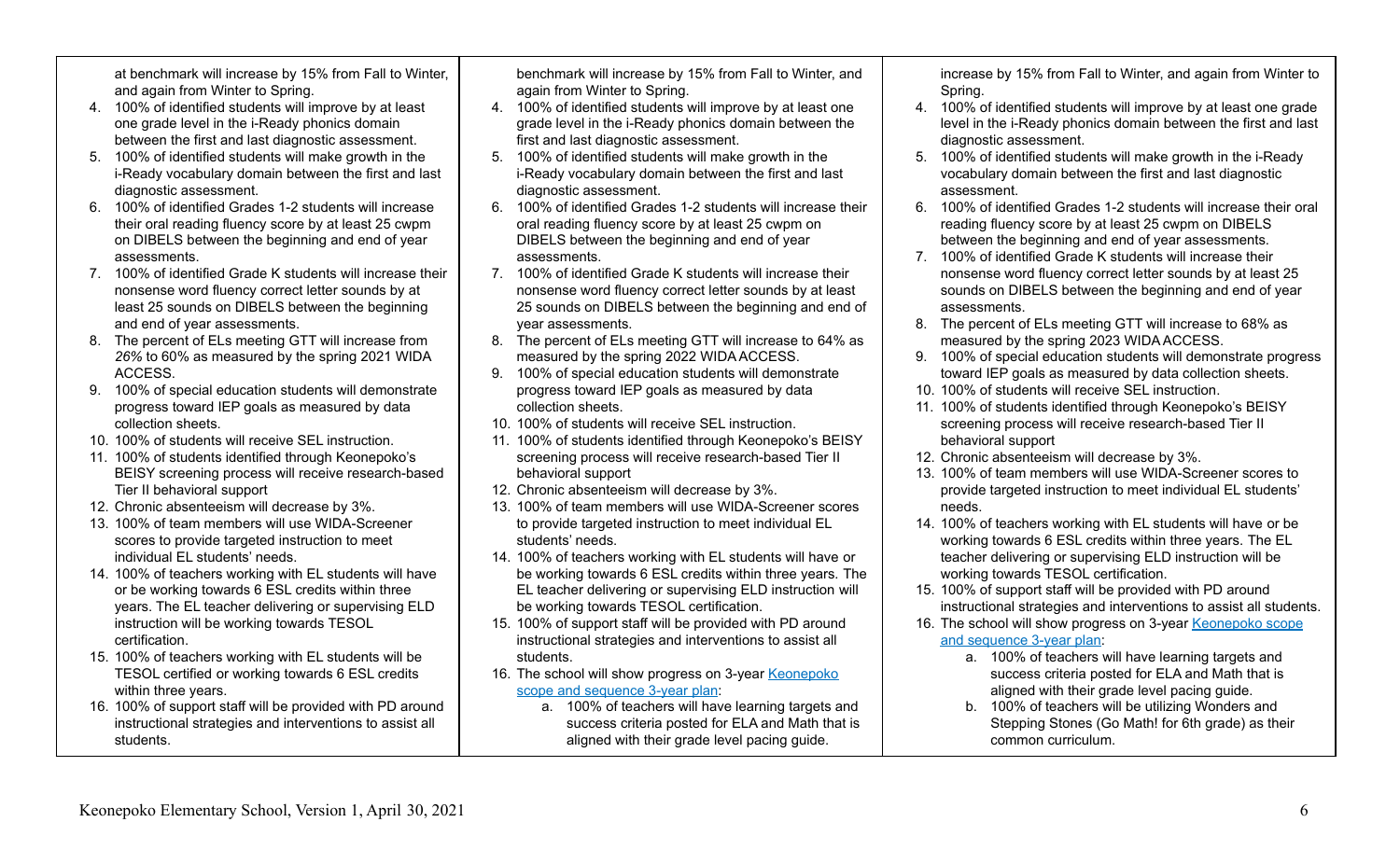| 17. The school will show progress on 3-year Keonepoko<br>100% of teachers will be utilizing Wonders and<br>b.<br>Stepping Stones (Go Math! for 6th grade) as their<br>scope and sequence 3-year plan:<br>a. 100% of teachers will have learning targets<br>common curriculum.<br>and success criteria posted for ELA and Math<br>100% of teachers will utilize and implement a<br>C.<br>that is aligned with their grade level pacing<br>common assessment structure<br>17. 100% of teachers and support staff will complete a<br>guide.<br>reflection form/ Exit Pass after every PD session.<br>b. 100% of teachers will be utilizing Wonders<br>and Stepping Stones (Go Math! for 6th grade)<br>as their common curriculum. |                                                                       | 100% of teachers will utilize and implement a common<br>C.<br>assessment structure<br>100% of teachers will utilize a tiered intervention<br>d.<br>system to support student learning<br>17. 100% of teachers and support staff will complete a reflection<br>form/ Exit Pass after every PD session. |  |  |  |  |  |
|--------------------------------------------------------------------------------------------------------------------------------------------------------------------------------------------------------------------------------------------------------------------------------------------------------------------------------------------------------------------------------------------------------------------------------------------------------------------------------------------------------------------------------------------------------------------------------------------------------------------------------------------------------------------------------------------------------------------------------|-----------------------------------------------------------------------|-------------------------------------------------------------------------------------------------------------------------------------------------------------------------------------------------------------------------------------------------------------------------------------------------------|--|--|--|--|--|
| <b>STUDENT VOICE</b>                                                                                                                                                                                                                                                                                                                                                                                                                                                                                                                                                                                                                                                                                                           | <b>STUDENT VOICE</b>                                                  | <b>STUDENT VOICE</b>                                                                                                                                                                                                                                                                                  |  |  |  |  |  |
| 10% increase in positive student responses on the<br>Panorama Survey.                                                                                                                                                                                                                                                                                                                                                                                                                                                                                                                                                                                                                                                          | 10% increase in positive student responses on the<br>Panorama Survey. | 10% increase in positive student responses on the Panorama<br>Survey.                                                                                                                                                                                                                                 |  |  |  |  |  |
| Why are you implementing them?                                                                                                                                                                                                                                                                                                                                                                                                                                                                                                                                                                                                                                                                                                 |                                                                       |                                                                                                                                                                                                                                                                                                       |  |  |  |  |  |
| We will ensure equitable access for all students to receive consistent and targeted support to enable them to master essential standards by continuing to focus on knowing who our kids are and what they<br>need and providing teachers and support staff with time to analyze data and plan for accelerated learning.                                                                                                                                                                                                                                                                                                                                                                                                        |                                                                       |                                                                                                                                                                                                                                                                                                       |  |  |  |  |  |

*How will you know that they are causing an improvement?*

We will know that they are causing an improvement as we see an increase in proficiency scores on state-mandated summative assessments, school level assessments, program status implementation ratings, and perception surveys.



## **Innovation in Support of the Core: School Design and Student Voice**

*FOCUS ON SY 2020-21:* Crosswalk enabling activities, measurable outcomes, and budget outlay and monitoring.

| .<br>Measurements<br><b>Baseline</b> | rnc<br>asures | Sun<br>Goals<br>.mative<br>,我们就是一个人的人,我们就是一个人的人,我们就是一个人的人,我们就是一个人的人,我们就是一个人的人,我们就是一个人的人,我们就是一个人的人,我们就是一个人的人 |
|--------------------------------------|---------------|-------------------------------------------------------------------------------------------------------------|
|--------------------------------------|---------------|-------------------------------------------------------------------------------------------------------------|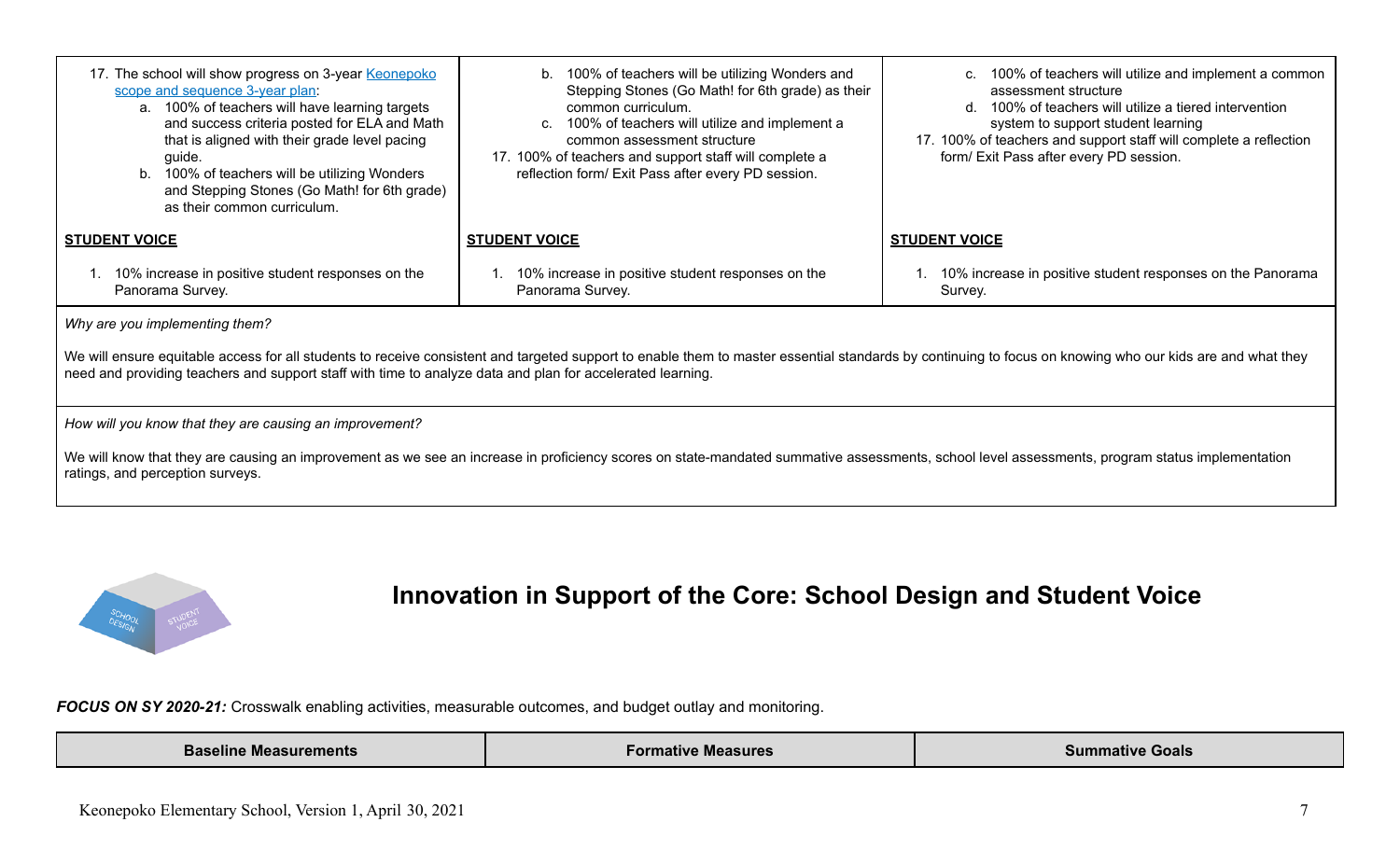| Add beginning of the year measurements here.                                                                                                                                                                                                                                                                                                                                                                                                          | Add throughout the year measurements here.                                                                                             | Add end-of-year goals here.                                                                                                                                                                                                                                                                                                                                                                                                                             |  |  |  |
|-------------------------------------------------------------------------------------------------------------------------------------------------------------------------------------------------------------------------------------------------------------------------------------------------------------------------------------------------------------------------------------------------------------------------------------------------------|----------------------------------------------------------------------------------------------------------------------------------------|---------------------------------------------------------------------------------------------------------------------------------------------------------------------------------------------------------------------------------------------------------------------------------------------------------------------------------------------------------------------------------------------------------------------------------------------------------|--|--|--|
| Strive HI Data:                                                                                                                                                                                                                                                                                                                                                                                                                                       | What are we going to do to track along the way, eg, iReady,                                                                            | [percentage, if we do these enabling activities and achieve our                                                                                                                                                                                                                                                                                                                                                                                         |  |  |  |
| <b>Strive HI Data SY 17-18</b>                                                                                                                                                                                                                                                                                                                                                                                                                        | DIBELS, student products, etc.]                                                                                                        | measurable outcomes, what do we believe we will see at the end?]                                                                                                                                                                                                                                                                                                                                                                                        |  |  |  |
| Strive Hi data 2018-19<br>33% of students grade 3-6 are proficient in Language Arts<br>21% of students grades 3-6 are proficient in Math<br>31% of students in 4th grade are proficient in Science*<br>16% of students have missed 15 days or more of school<br>64% of students feel positive about their school<br>63% of 3rd graders are reading on grade level<br>26% of students learning English are on-track to English<br>language proficiency | <b>Common Formative Assessments</b><br>iReady<br><b>Dibels</b><br><b>Discipline Referrals</b><br>Number of chronically absent students | Strive Hi data 2020-21<br>43 % of students grade 3-6 are proficient in Language Arts<br>31 % of students grades 3-6 are proficient in Math<br>41% of students in 4th grade are proficient in Science*<br>13% of students have missed 15 days or more of school<br>74% of students feel positive about their school<br>73% of 3rd graders are reading on grade level<br>60% of students learning English are on-track to English<br>language proficiency |  |  |  |

### **Student Outcomes (SY 2021-22)**

| <b>Measurable Outcome(s)</b>                                                                                                                                                                                                                                                                                         | <b>Enabling Activity</b><br>Title I: SW 6                                                                                                                                                                                                                                                                                                                                                                                                               | <b>Duration</b><br>Fall, Spring,<br>Yearlong | Source of<br><b>Funds</b><br>Program ID<br>Title I: SW 5 | <b>School Monitoring Activity</b><br>Title I: SW 3                                 | Frequency<br>Quarter,<br>Semester,<br>Annual | <b>Complex Monitoring Activity</b><br>(to be completed by CAS) |
|----------------------------------------------------------------------------------------------------------------------------------------------------------------------------------------------------------------------------------------------------------------------------------------------------------------------|---------------------------------------------------------------------------------------------------------------------------------------------------------------------------------------------------------------------------------------------------------------------------------------------------------------------------------------------------------------------------------------------------------------------------------------------------------|----------------------------------------------|----------------------------------------------------------|------------------------------------------------------------------------------------|----------------------------------------------|----------------------------------------------------------------|
| The achievement gap for<br>ELA between the State<br>and KEO will decrease by<br>10% in SY20-21.<br>$(SY18-19 \text{ State } \%$<br>proficient 54% vs KEO $\%$<br>proficient 33%)<br>The achievement gap for<br>Math between the State<br>and KEO will decrease by<br>10% in SY20-21.<br>$(SY18-19 \text{ State } \%$ | EA 1:A, Students will make more than a<br>year's growth in ELA as a result of<br>receiving Tier 1 Core Instruction in<br>Wonders, ECRI $(K-2)$ , FlipBooks $(3-6)$ .<br>Students will have access to:<br>Learning Intentions<br>$\bullet$<br>Success Criteria<br>Pre-assessments<br>EA 1:B, Students will make more than a<br>year's growth in Math as a result of<br>receiving Tier 1 Core Instruction in<br>Stepping Stones $(K-5)$ , Go Math $(6)$ . | Yearlong                                     | Prog. ID<br>18902                                        | Quarterly share out at ART<br>meetings, monthly report at<br>Program Lead meeting. | Quarterly                                    |                                                                |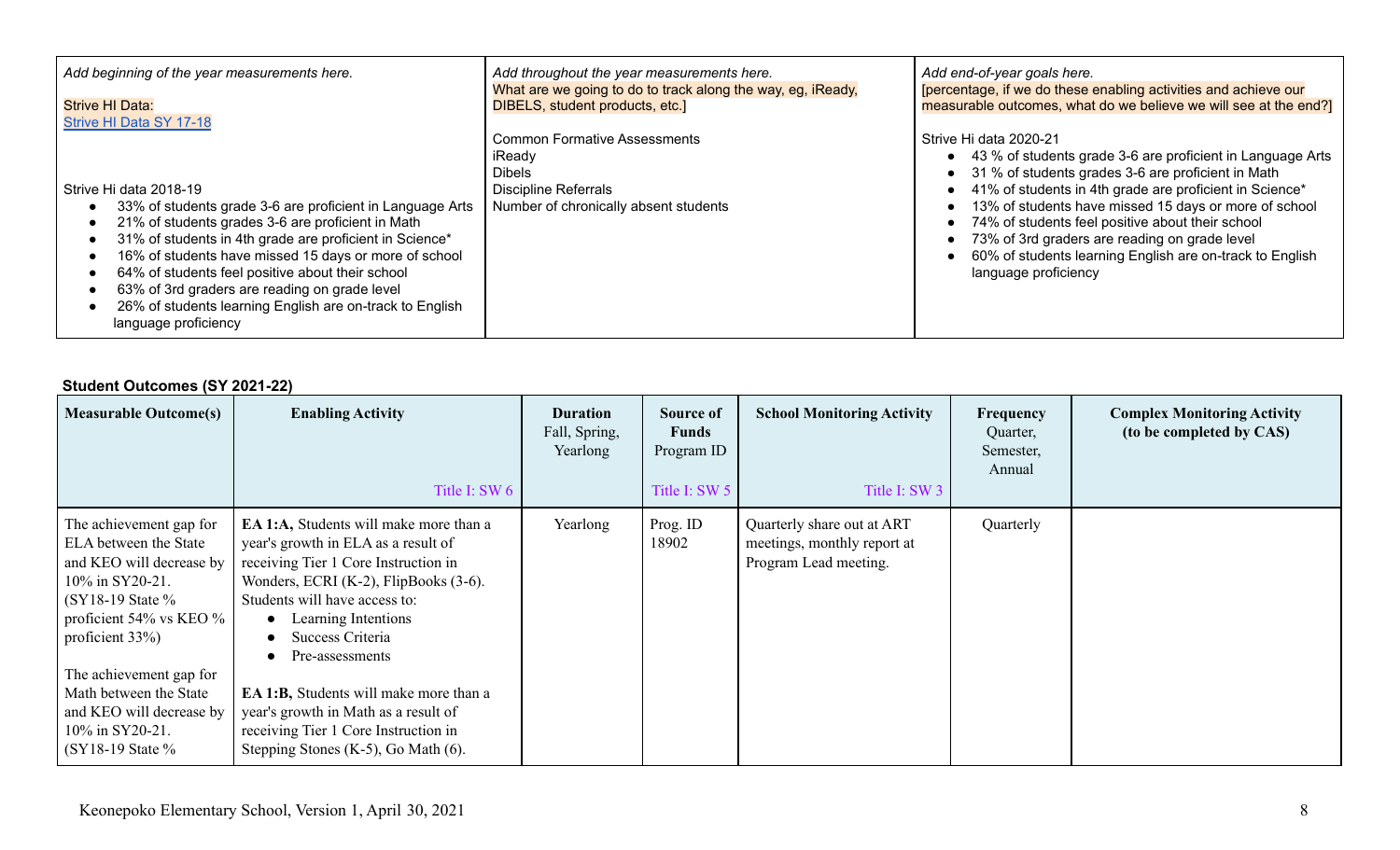| proficient 43% vs KEO %<br>proficient $21\%$ )<br>Student proficiency on<br>grade-level targets as<br>represented by the<br>DIBELS assessments will<br>be used to monitor the<br>effectiveness of ECRI as a<br>Tier 1 enhancement.                                                  | Students will have access to:<br>Learning Intentions<br>$\bullet$<br>Success Criteria<br>$\bullet$<br>Pre-assessments<br>$\bullet$                                                                                       |          |                   |                                                                                                                                  |           |  |
|-------------------------------------------------------------------------------------------------------------------------------------------------------------------------------------------------------------------------------------------------------------------------------------|--------------------------------------------------------------------------------------------------------------------------------------------------------------------------------------------------------------------------|----------|-------------------|----------------------------------------------------------------------------------------------------------------------------------|-----------|--|
| The number of Grades<br>K-2 students scoring<br>intensive will decrease by<br>15% from Fall to Winter,<br>and again from Winter to<br>Spring. The number of<br>students scoring at<br>benchmark will increase<br>by 15% from Fall to<br>Winter, and again from<br>Winter to Spring. |                                                                                                                                                                                                                          |          |                   |                                                                                                                                  |           |  |
| 90% of teachers will<br>implement 90% of<br>elements of ECRI lessons<br>with fidelity based on<br>monthly ECRI checks<br>conducted by the school<br>leadership team.                                                                                                                |                                                                                                                                                                                                                          |          |                   |                                                                                                                                  |           |  |
| 100% of identified<br>students will improve by<br>at least one grade level in<br>the i-Ready phonics<br>domain between the first                                                                                                                                                    | EA 2:A, All identified students performing<br>below grade level expectations will make<br>more than a year's growth in ELA as a<br>result of receiving Tier 2 Supplemental<br>Core Instruction in Reading Wonders Tier 2 | Yearlong | Prog. ID<br>18902 | Coaches will monitor tutoring<br>program implementation.<br>Teachers will review iReady<br>diagnostic data quarterly in<br>PLCs. | Quarterly |  |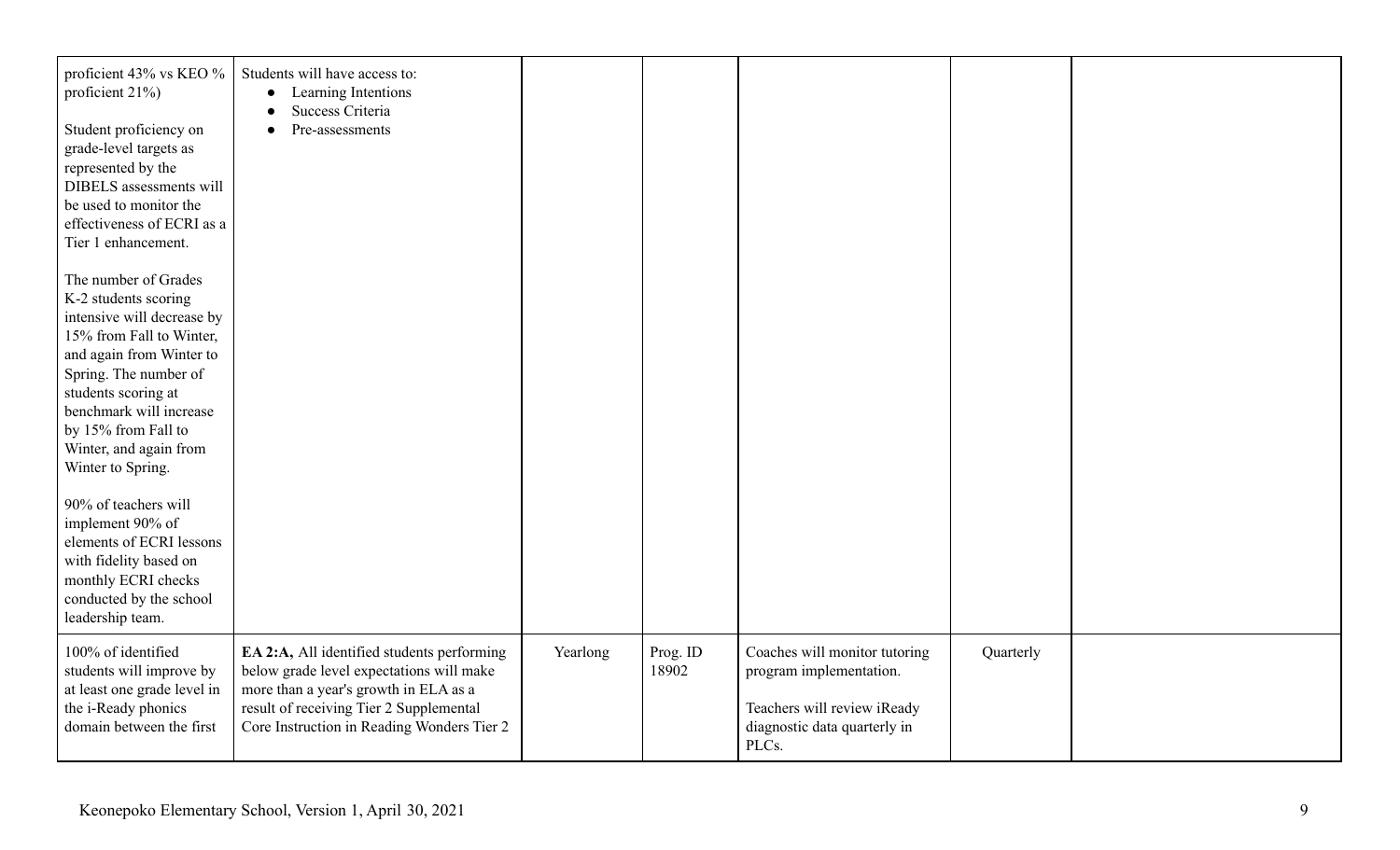| and last diagnostic<br>assessment.<br>100% of identified Grades<br>1-2 students will increase<br>their oral reading fluency<br>score by at least 25 cwpm<br>on DIBELS between the<br>beginning and end of year<br>assessments.<br>100% of identified Grade<br>K students will increase<br>their nonsense word<br>fluency correct letter<br>sounds by at least 25<br>sounds on DIBELS<br>between the beginning<br>and end of year<br>assessments.<br>100% of identified<br>students will make growth<br>in the i-Ready vocabulary<br>domain between the first<br>and last diagnostic<br>assessment.<br>Need upper el<br>Need for math | (K-2), Phonics for Reading (3-6), Wonders<br>ELD (ELL), WonderWorks (SpEd)<br>EA 2:B, All identified students performing<br>below grade level expectations will make<br>more than a year's growth in Math as a<br>result of receiving Tier 2 Supplemental<br>Core Instruction in Stepping Stones (K-5),<br>Go Math $(6)$<br><b>WASC: RTI, Achievement Gap</b> |          |                   |                                                                            |         |  |
|--------------------------------------------------------------------------------------------------------------------------------------------------------------------------------------------------------------------------------------------------------------------------------------------------------------------------------------------------------------------------------------------------------------------------------------------------------------------------------------------------------------------------------------------------------------------------------------------------------------------------------------|---------------------------------------------------------------------------------------------------------------------------------------------------------------------------------------------------------------------------------------------------------------------------------------------------------------------------------------------------------------|----------|-------------------|----------------------------------------------------------------------------|---------|--|
| The percent of ELs<br>meeting GTT will<br>increase from 26% to<br>$60\%$ as measured by the                                                                                                                                                                                                                                                                                                                                                                                                                                                                                                                                          | EA 3, English Language Learners will meet<br>growth to target as a result of receiving<br>English Language Development (ELD)<br>instruction.                                                                                                                                                                                                                  | Yearlong | Prog. ID<br>18902 | ELL Coordinator will monitor<br>and support Wonders ELD<br>implementation. | Monthly |  |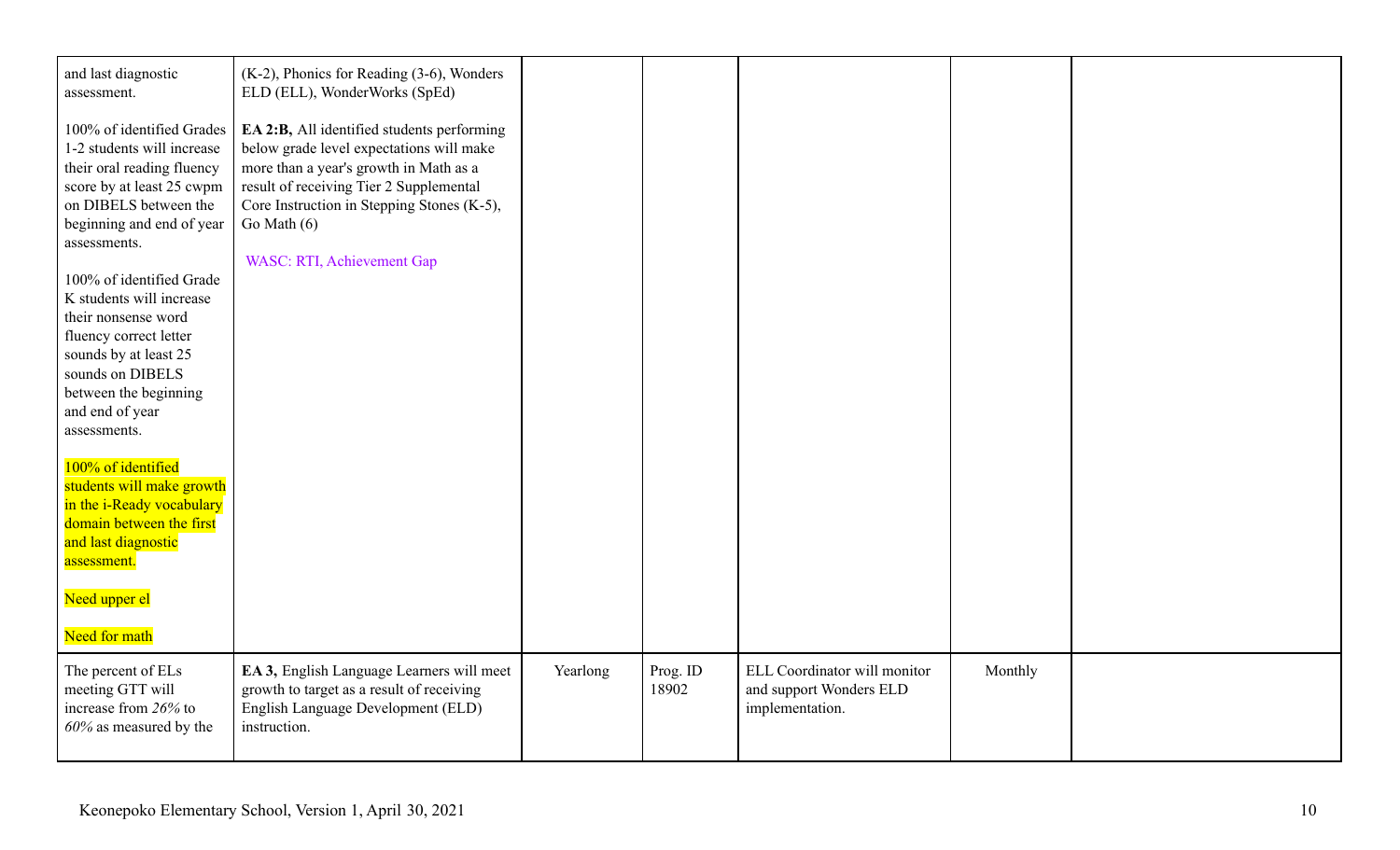| spring 2021 WIDA<br>ACCESS.                                                                                                                                                                                                                                                                                          | <b>WASC:</b> Achievement Gap                                                                                                                                                                                                                                                                                                                                                                  |          |                   |                                                                                                                                                           |           |  |
|----------------------------------------------------------------------------------------------------------------------------------------------------------------------------------------------------------------------------------------------------------------------------------------------------------------------|-----------------------------------------------------------------------------------------------------------------------------------------------------------------------------------------------------------------------------------------------------------------------------------------------------------------------------------------------------------------------------------------------|----------|-------------------|-----------------------------------------------------------------------------------------------------------------------------------------------------------|-----------|--|
| 100% of special education<br>students will demonstrate<br>progress toward IEP goals<br>as measured by teacher<br>created data collection<br>sheets.                                                                                                                                                                  | EA 4, Special Education students will meet<br>quarterly IEP objectives as a result of<br>receiving Specially Designed Instruction<br>$(SDI)$ .<br>WASC-Achievement Gap, Inclusion                                                                                                                                                                                                             | Yearlong | Prog. ID<br>18902 | Special education teacher<br>planning schedule.<br>Special education teachers/case<br>managers will review IEPs with<br>support staff after every update. | Annual    |  |
| 10% Increase in positive<br>student responses on the<br>Panorama Survey.<br>(Baseline: Panorama<br>2019-20 Student School<br>Survey, Grades 3-5:<br>School Belonging 68%,<br>School Safety 38%,<br>Valuing of School 71%,<br>Classroom Climate 68%,<br>Student/Teacher<br>Relationship 71%)<br>100% of students will | <b>EA 5,</b> The faculty and staff will implement<br>the PBIS plan and data will reflect:<br>$\bullet$ 3% decrease in chronic absenteeism<br>100% of students receive Tier 1<br>$\bullet$<br>SEL instruction<br>100% of students identified through<br>$\bullet$<br>Tier 2 behavior screening receive a<br>Tier 2 behavior intervention<br>• 3% decrease in class $C & D$<br>incident reports | Yearlong | <b>WSF</b>        | Quarterly share out PBIS data<br>at ART meetings.                                                                                                         | Quarterly |  |
| receive SEL instruction.<br>100% of students<br>identified through<br>Keonepoko's BEISY<br>screening process will<br>receive research-based<br>Tier II behavioral support.                                                                                                                                           | <b>WASC: PBIS</b><br><b>WASC: Behavior</b>                                                                                                                                                                                                                                                                                                                                                    |          |                   |                                                                                                                                                           |           |  |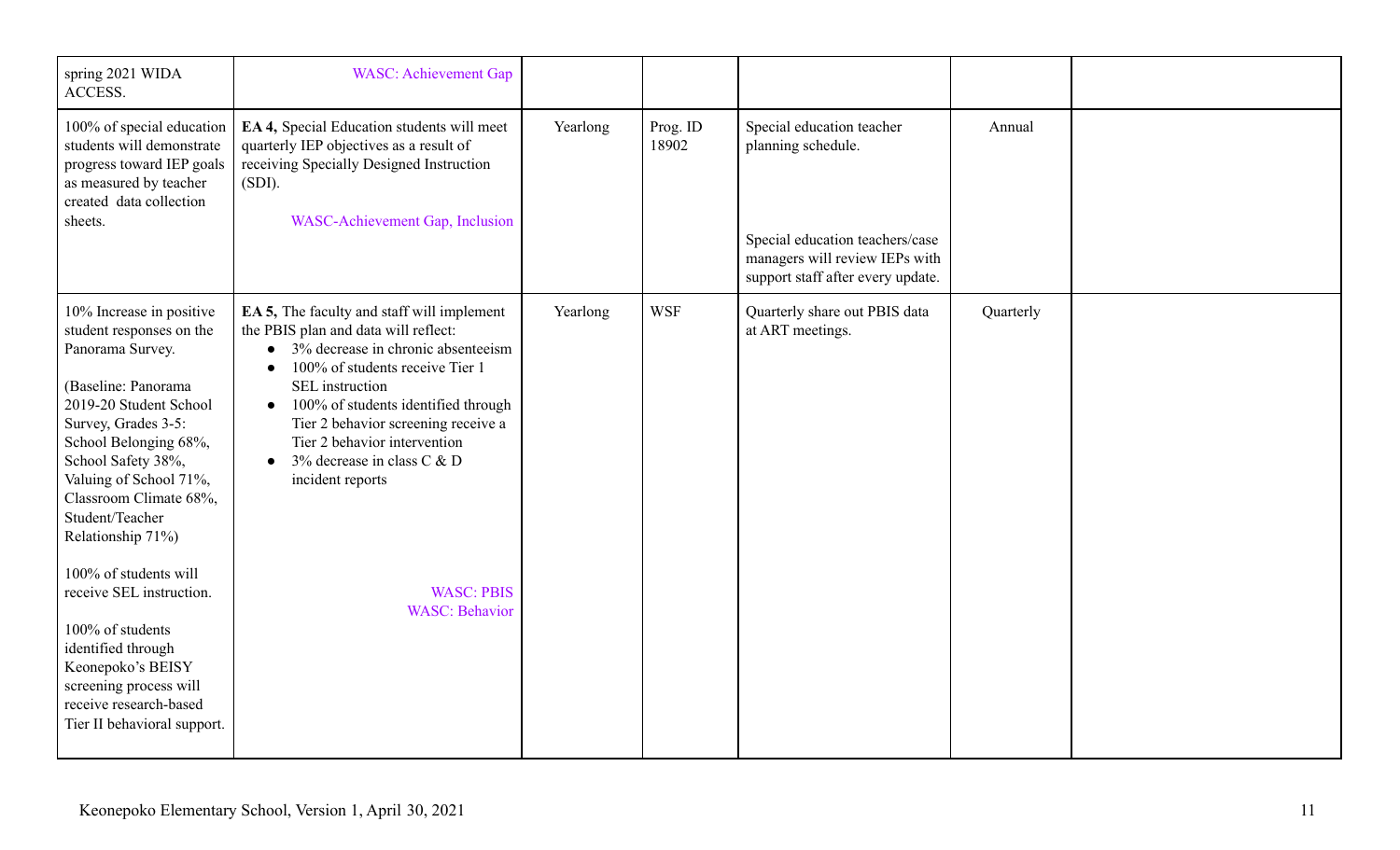| Chronic absenteeism will<br>decrease by 3%.                                                                                                                                         |                                                                                                                                                                                                                                                                                                                                                                                                                                                                                                                                                                                                                                                                                        |          |                                        |                                                                          |          |  |
|-------------------------------------------------------------------------------------------------------------------------------------------------------------------------------------|----------------------------------------------------------------------------------------------------------------------------------------------------------------------------------------------------------------------------------------------------------------------------------------------------------------------------------------------------------------------------------------------------------------------------------------------------------------------------------------------------------------------------------------------------------------------------------------------------------------------------------------------------------------------------------------|----------|----------------------------------------|--------------------------------------------------------------------------|----------|--|
| 100% of teachers will use<br>a platform to<br>communicate with<br>families.<br>80% positive responses on<br><b>School Quality Survey</b><br>Engagement and<br>Involvement category. | EA 6, The faculty and staff will build<br>relationships with families by establishing<br>clear communication systems and providing<br>supports to increase student achievement.<br>School-wide<br>• Communication systems<br>(Examples: Newsletter,<br>$\circ$<br>Sunday message, Parent<br>teacher conferences,<br>website, individual events)<br>• Supports<br>(Examples: Food Pantry,<br>$\circ$<br>Washer/Dryer, Uniform,<br>Clothes)<br>Faculty and Staff<br>Communication systems<br>$\bullet$<br>(Examples: Dojo, Seesaw,<br>$\circ$<br>Google Classroom,<br>Classroom Newsletter)<br>Supports<br>$\bullet$<br>(Examples: Tech,<br>$\circ$<br>Curriculum tips)<br>Title I: SW 7 | Yearlong | Prog. ID<br>18902<br>Prog. ID<br>18935 | Share out of data at the ART<br>meeting. Upload data to Title 1<br>Next. | Semester |  |

**Staff Outcomes (SY 2021-22)**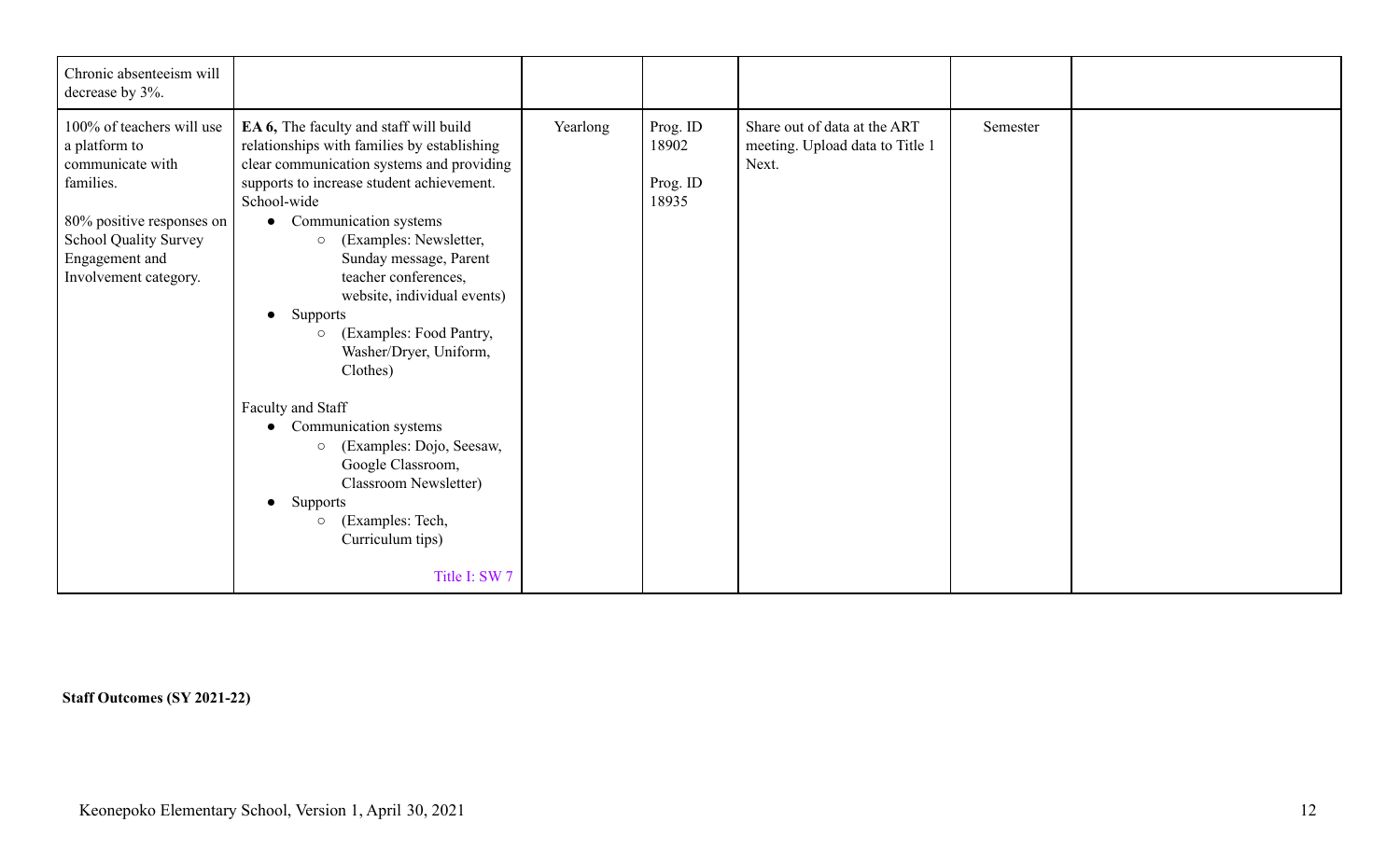| <b>Measurable Outcome(s)</b>                                                                                                                                                                                                                                                                                                                                                                                                                                                             | <b>Enabling Activity</b><br>Title I: SW 6                                                                                                                                                                                                                                                                                                                                                                                                                                                                                                                                                                                                                                                                                                                                                        | <b>Duration</b><br>Fall, Spring,<br>Yearlong | Source of<br><b>Funds</b><br>Program ID<br>Title I: SW 5 | <b>School Monitoring Activity</b><br>Title I: SW 3 | Frequency<br>Quarter, Semester,<br>Annual | <b>Complex Monitoring Activity</b><br>(to be completed by CAS) |
|------------------------------------------------------------------------------------------------------------------------------------------------------------------------------------------------------------------------------------------------------------------------------------------------------------------------------------------------------------------------------------------------------------------------------------------------------------------------------------------|--------------------------------------------------------------------------------------------------------------------------------------------------------------------------------------------------------------------------------------------------------------------------------------------------------------------------------------------------------------------------------------------------------------------------------------------------------------------------------------------------------------------------------------------------------------------------------------------------------------------------------------------------------------------------------------------------------------------------------------------------------------------------------------------------|----------------------------------------------|----------------------------------------------------------|----------------------------------------------------|-------------------------------------------|----------------------------------------------------------------|
| 100% of teachers will<br>have learning targets and<br>success criteria posted for<br>ELA and Math that is<br>aligned with their grade<br>level pacing guide.<br>100% of teachers will be<br>utilizing Wonders and<br>Stepping Stones (Go<br>Math! for 6th grade) as<br>their common curriculum.<br>100% of teachers will<br>utilize and implement a<br>common assessment<br>structure<br>100% of teachers will<br>utilize a tiered<br>intervention system to<br>support student learning | EA 7, Teachers and student support staff<br>engage in professional development during<br>PLCs to learn about and produce the<br>following quarterly:<br>• One ELA Cycle<br>Learning Intentions<br>$\circ$<br>Success Criteria<br>$\circ$<br>Learning Progression<br>$\circ$<br>Pre-assessment<br>$\circ$<br>Data analysis/Write<br>$\circ$<br><b>SMART</b> Goal<br>Assessment<br>$\circ$<br>Data analysis/ Check<br>$\circ$<br><b>SMART</b> Goal<br>One MATH Cycle<br>$\bullet$<br>Learning Intentions<br>$\circ$<br>Success Criteria<br>$\circ$<br>Learning Progression<br>$\circ$<br>Pre-assessment<br>$\circ$<br>Data analysis/Write<br>$\circ$<br><b>SMART</b> Goal<br>Assessment<br>$\circ$<br>Data analysis/ Check<br>$\circ$<br><b>SMART</b> Goal<br><b>WASC: RTI, Vertical Alignment</b> |                                              |                                                          |                                                    |                                           |                                                                |
| 100% of identified<br>Grades 1-2 students will<br>increase their oral reading                                                                                                                                                                                                                                                                                                                                                                                                            | EA 8, Faculty and Staff will have<br>opportunities to improve their craft with<br>continuous support which may include:                                                                                                                                                                                                                                                                                                                                                                                                                                                                                                                                                                                                                                                                          | Yearlong                                     |                                                          |                                                    |                                           |                                                                |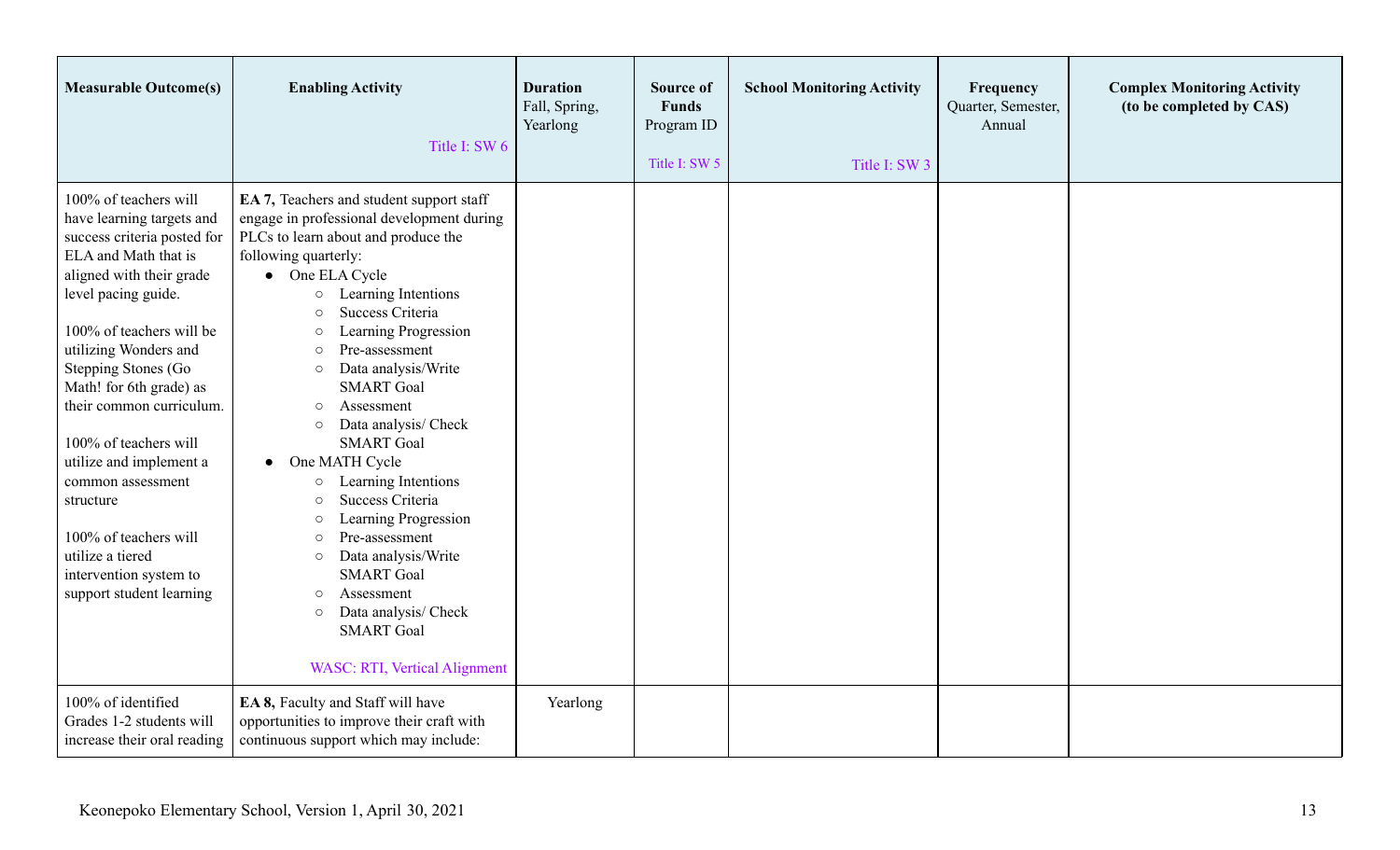| fluency score by at least<br>25 cwpm on DIBELS<br>between the beginning<br>and end of year<br>assessments.<br>100% of identified Grade<br>K students will increase<br>their nonsense word<br>fluency correct letter<br>sounds by at least 25<br>sounds on DIBELS<br>between the beginning<br>and end of year<br>assessments.<br>100% of identified<br>students will make<br>growth in the i-Ready<br>vocabulary domain<br>between the first and last<br>diagnostic assessment.<br>need for math | Developing an understanding of<br>$\bullet$<br>KEO Tier 2 Program<br>Curriculum PD<br>Instructional strategies<br>Data Analysis support<br>Tier 2 Instructional Schedule<br>blocks                                                                                                                                    |          |                                        |                                                                                                                                                                                                                                                                                               |         |  |
|-------------------------------------------------------------------------------------------------------------------------------------------------------------------------------------------------------------------------------------------------------------------------------------------------------------------------------------------------------------------------------------------------------------------------------------------------------------------------------------------------|-----------------------------------------------------------------------------------------------------------------------------------------------------------------------------------------------------------------------------------------------------------------------------------------------------------------------|----------|----------------------------------------|-----------------------------------------------------------------------------------------------------------------------------------------------------------------------------------------------------------------------------------------------------------------------------------------------|---------|--|
| 100% of team members<br>will use WIDA-Screener<br>scores to provide targeted<br>instruction to meet<br>individual EL students'<br>needs.<br>100% of teachers<br>working with EL students<br>will have or be working<br>towards 6 ESL credits<br>within three years. The                                                                                                                                                                                                                         | EA 9, Faculty and Staff will have<br>opportunities to improve their craft with<br>continuous support which may include:<br>$\bullet$ Developing an<br>understanding of KEO<br>ELD Program<br><b>ELD</b> Instructional<br>strategies<br>Reading, Writing,<br>$\bullet$<br>Speaking and Listening<br>Indicators/Rubrics | Yearlong | Prog. ID<br>18902<br>Prog. ID<br>18935 | The coordinator will have an<br>annual certificate.<br>The school will implement a<br>quarterly EL peer review<br>system to monitor student<br>progress towards EL goals.<br>The school will monitor the<br>teacher's progress towards<br>completing TESOL<br>certification or 6 ESL credits. | Quarter |  |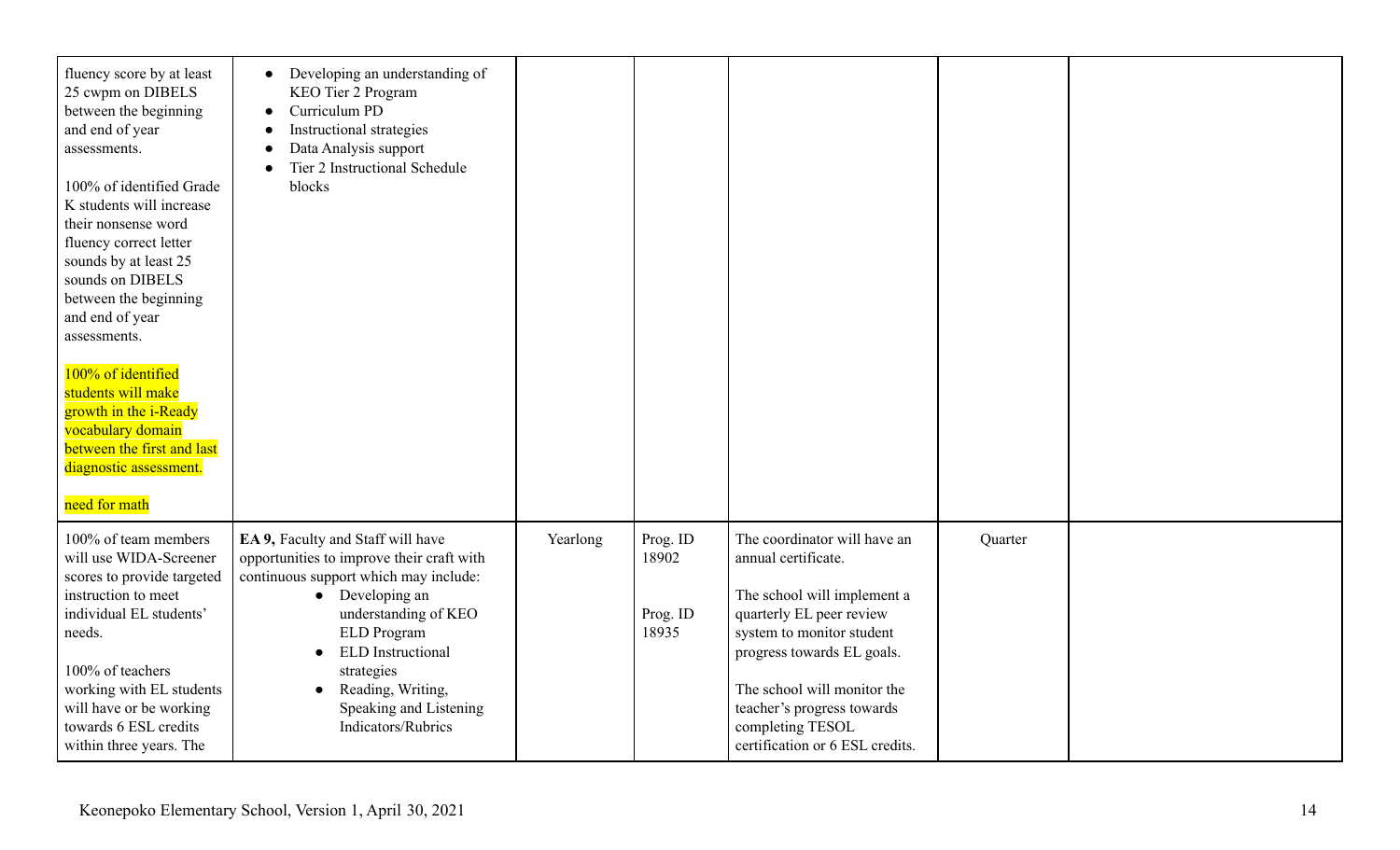| EL teacher delivering or<br>supervising ELD<br>instruction will be<br>working towards TESOL<br>certification.<br>100% of support staff will<br>be provided with PD<br>around instructional<br>strategies and<br>interventions to assist all<br>EL students.<br>100% of students not | Tier 3 Instructional<br>$\bullet$<br>Schedule blocks<br>WASC: Achievement Gap, EL                                                                                                                                                                                                                                                                                     |          |            |  |  |
|-------------------------------------------------------------------------------------------------------------------------------------------------------------------------------------------------------------------------------------------------------------------------------------|-----------------------------------------------------------------------------------------------------------------------------------------------------------------------------------------------------------------------------------------------------------------------------------------------------------------------------------------------------------------------|----------|------------|--|--|
| meeting annual GTT will<br>receive an Individual<br>Language Development<br>Plan to address goals that<br>will improve ELP<br>progress.                                                                                                                                             |                                                                                                                                                                                                                                                                                                                                                                       |          |            |  |  |
| 100% of special<br>education students will<br>demonstrate progress<br>toward IEP goals as<br>measured by teacher<br>created data collection<br>sheets.                                                                                                                              | EA 10, Faculty and Staff will have<br>opportunities to improve their craft with<br>continuous support which may include:<br>• Understand the<br>components of an IEP<br>Align instructional<br>$\bullet$<br>strategies to goals and<br>objectives<br>Developing an<br>$\bullet$<br>understanding for how to<br>deliver SDI<br>Tier 3 Instructional<br>Schedule blocks | Yearlong | <b>WSF</b> |  |  |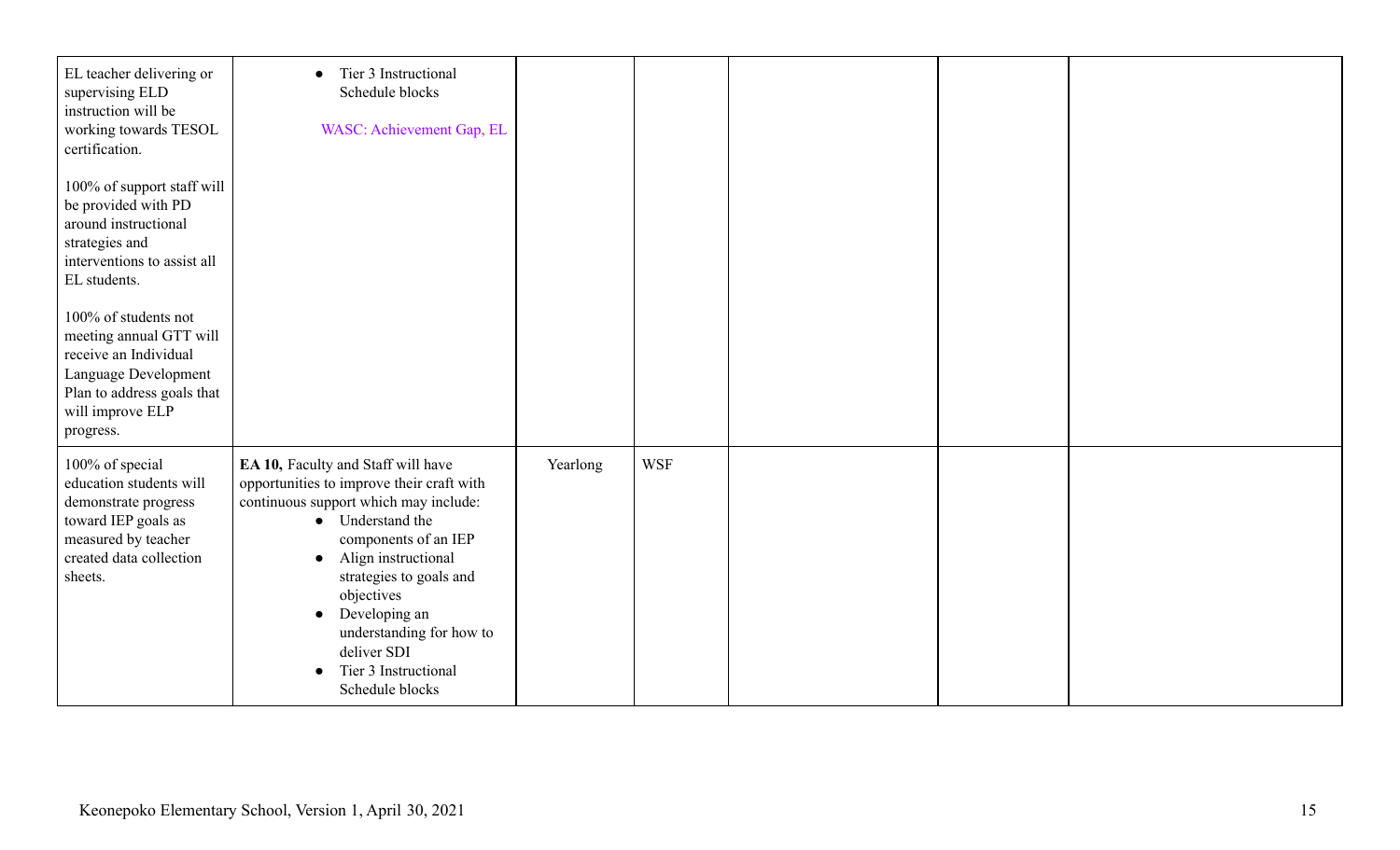| 10% Increase in positive<br>student responses on the<br>Panorama Survey.<br>(Baseline: Panorama<br>2019-20 Student School<br>Survey, Grades 3-5:<br>School Belonging 68%,<br>School Safety 38%,<br>Valuing of School 71%,<br>Classroom Climate 68%,<br>Student/Teacher<br>Relationship 71%)<br>100% of students will<br>receive SEL instruction.<br>100% of students<br>identified through<br>Keonepoko's BEISY<br>screening process will<br>receive research-based<br>Tier II behavioral<br>support. | EA 11, Faculty and Staff will have<br>opportunities to deepen their understanding<br>of positive behavioral strategies and<br>effective behavioral interventions and<br>interventions that may include:<br>• exploring a peer to peer support<br>system to strengthen SEL<br>instructional delivery.<br>PD and facilitated discussion time<br>around the referral writing process.<br>• Keonepoko PCM Cohort I<br>(teachers who did not receive PD<br>on Proactive Classroom<br>Management Strategies) will be set<br>up to learn about PCMs, set<br>implementation goals, and have the<br>opportunity to receive feedback on<br>implementation and impact of<br>PCMs in the classroom. | Yearlong | <b>WSF</b>  |  |  |
|-------------------------------------------------------------------------------------------------------------------------------------------------------------------------------------------------------------------------------------------------------------------------------------------------------------------------------------------------------------------------------------------------------------------------------------------------------------------------------------------------------|-----------------------------------------------------------------------------------------------------------------------------------------------------------------------------------------------------------------------------------------------------------------------------------------------------------------------------------------------------------------------------------------------------------------------------------------------------------------------------------------------------------------------------------------------------------------------------------------------------------------------------------------------------------------------------------------|----------|-------------|--|--|
| Chronic absenteeism will<br>decrease by 3%.                                                                                                                                                                                                                                                                                                                                                                                                                                                           |                                                                                                                                                                                                                                                                                                                                                                                                                                                                                                                                                                                                                                                                                         |          |             |  |  |
| 100% of teachers will use<br>a platform to<br>communicate with<br>families.<br>80% positive responses<br>on School Quality Survey<br>Engagement and<br>Involvement category.                                                                                                                                                                                                                                                                                                                          | EA 12, Faculty and staff engage in<br>professional development to build<br>relationships with families by establishing<br>clear communication systems and<br>providing support.<br>School-wide<br>• Provide time and support for events                                                                                                                                                                                                                                                                                                                                                                                                                                                 | Yearlong | Prog. 18902 |  |  |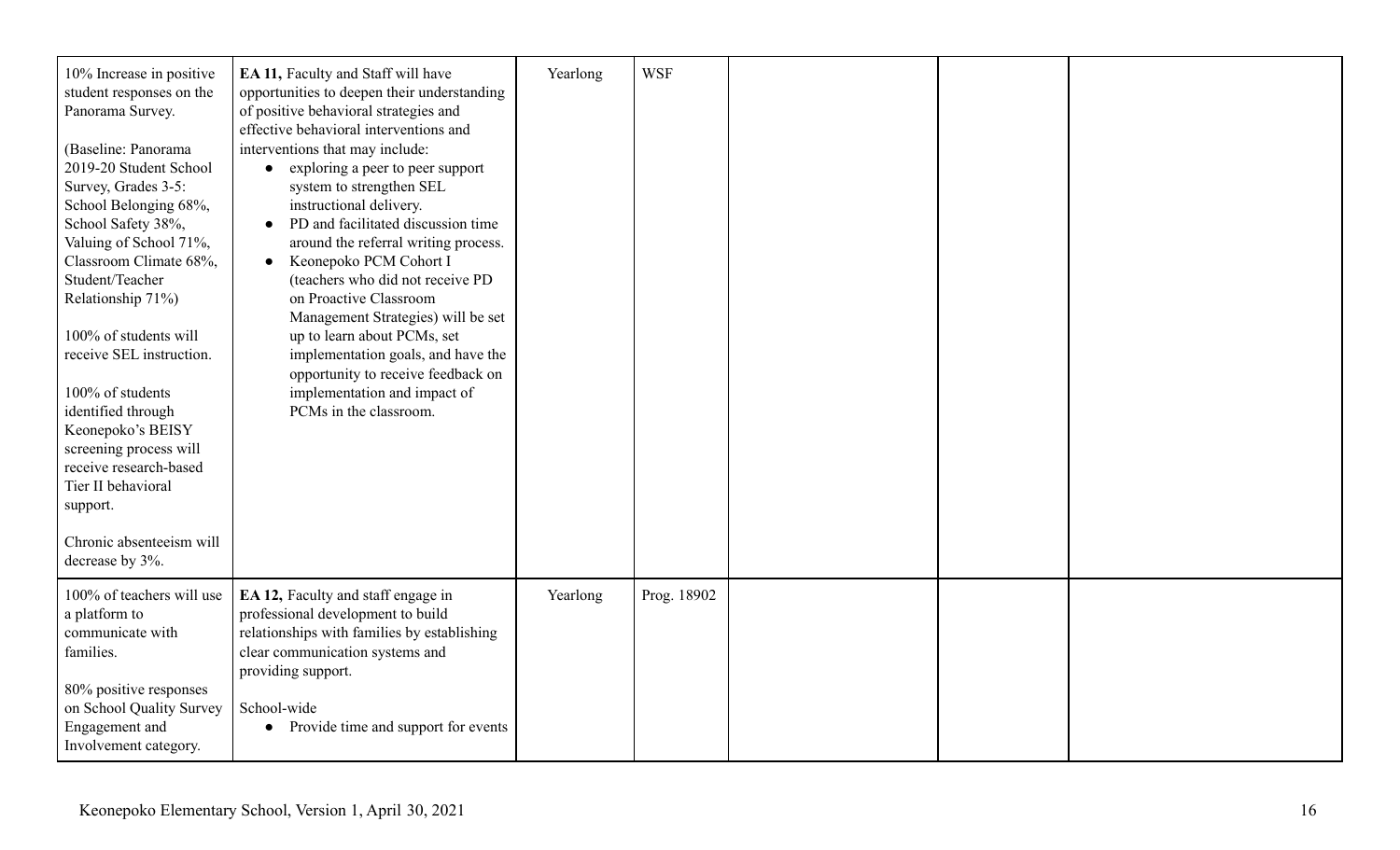| Support school staff by establishing<br>and providing training for the<br>implementation of protocols that<br>increase communication with<br>families.                                                                                                                                                           |  |  |  |
|------------------------------------------------------------------------------------------------------------------------------------------------------------------------------------------------------------------------------------------------------------------------------------------------------------------|--|--|--|
| Faculty and Staff<br>Provide time in the beginning of<br>$\bullet$<br>the school year to contact families<br>and learn more about students.<br>Establish a communication<br>platform<br>Provide grade levels time to plan<br>funded quarterly family<br>engagement activities related to<br>student achievement. |  |  |  |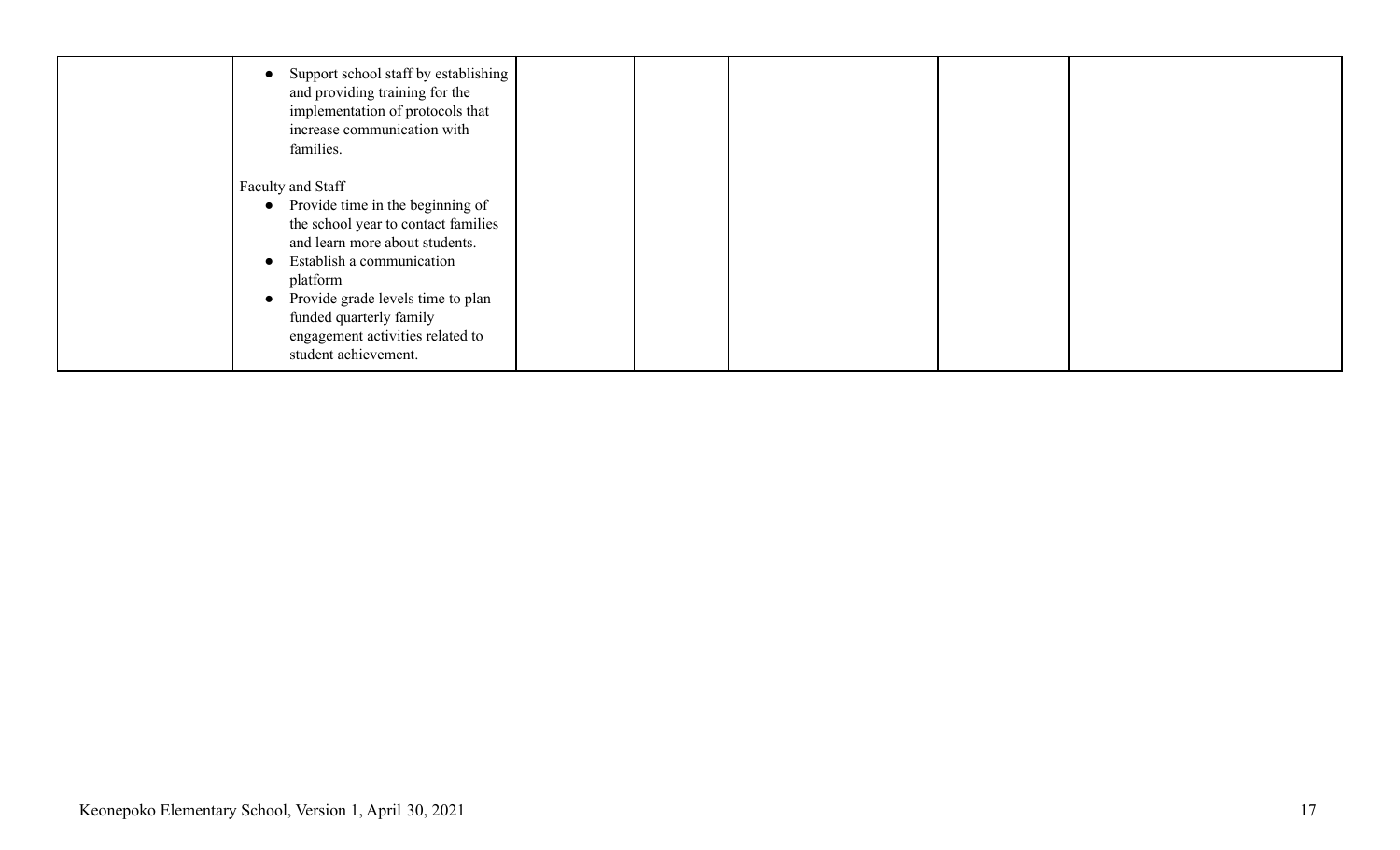

# **The pipeline of Emerging Ideas: Pilot Projects and Design Thinking**

When HIDOE references innovation and emerging ideas, the Department is responding to important mindsets that embrace new ideas, replace dated practices, and strive for better solutions. Therefore, the Learning Organization must be prepared to uphold innovative learning environments that elevate a school's collective work, expand capacity to improve, and continuously advance student learning.

The HIDOE 2030 Promise Plan will be drafted to help school communities open conversations about the *Pipeline of Emerging Ideas*.

| <b>School Ideas for Innovation and Pilot Projects</b>                                                                                                                                                                                                                        | <b>Conditions for Success</b>                                                                                                                       |  |  |  |
|------------------------------------------------------------------------------------------------------------------------------------------------------------------------------------------------------------------------------------------------------------------------------|-----------------------------------------------------------------------------------------------------------------------------------------------------|--|--|--|
| Keonepoko Elementary school vans can be purchased and available to pick up the children that are chronically<br>absent. Vans can also be utilized for field trips.                                                                                                           | Funding for 2 vans, maintenance, and driver                                                                                                         |  |  |  |
| Update playground equipment. Create new playground areas that are age-appropriate and are not affected by<br>inclement weather in order to provide more activities and spaces.                                                                                               | Funding for new playground equipment and activity centers. Planning and time to build<br>playgrounds. PD for physical activity games and activities |  |  |  |
| Provide community health care and wellness services at the school.                                                                                                                                                                                                           | Community partners, Funding, Infrastructure, Personnel                                                                                              |  |  |  |
| After school family science, music, art, hula lessons, math, reading, sports activities. Theme based on holiday for<br>the month or a culture. Make and take activities. Provide light snacks.                                                                               | Volunteers, community readers, funds for the make and take items. Funds for light snacks.                                                           |  |  |  |
| Provide opportunities for students to experience and use multimedia technology. Create project-based units of<br>study that would allow students to create multimedia products for the school and community. Ex: Public Service<br>Announcements, Community Service Learning | Technology, Editing Equipment, Partner with Na Leo,                                                                                                 |  |  |  |
| Each student and staff member gets their own laptop and mobile hotspot so they can complete their schoolwork<br>remotely.                                                                                                                                                    | Money for devices, remote hotspots, parental/student responsibility waivers.                                                                        |  |  |  |
| Art Night- Display student art on the bulletin boards and hallways. Have different make and take crafts (like the<br>kits from Oriental Trading Company) in different classrooms throughout the school.                                                                      | Volunteers, funds for refreshments, funds for crafts, someone to organize the event.                                                                |  |  |  |
| Utilize the campus as a place of learning for our community by offering educational opportunities that would<br>provide skills and knowledge of high workplace value (computer/word processing skills, effective communication<br>job interview skills, etc.)                | Staff to coordinate and teach classes. Funding to pay staff and buy materials.                                                                      |  |  |  |
| Provide 21st-century experiences and learning opportunities for our students before, during, and after school                                                                                                                                                                | Staff to coordinate and teach classes. Funding to pay staff and buy instruments.                                                                    |  |  |  |